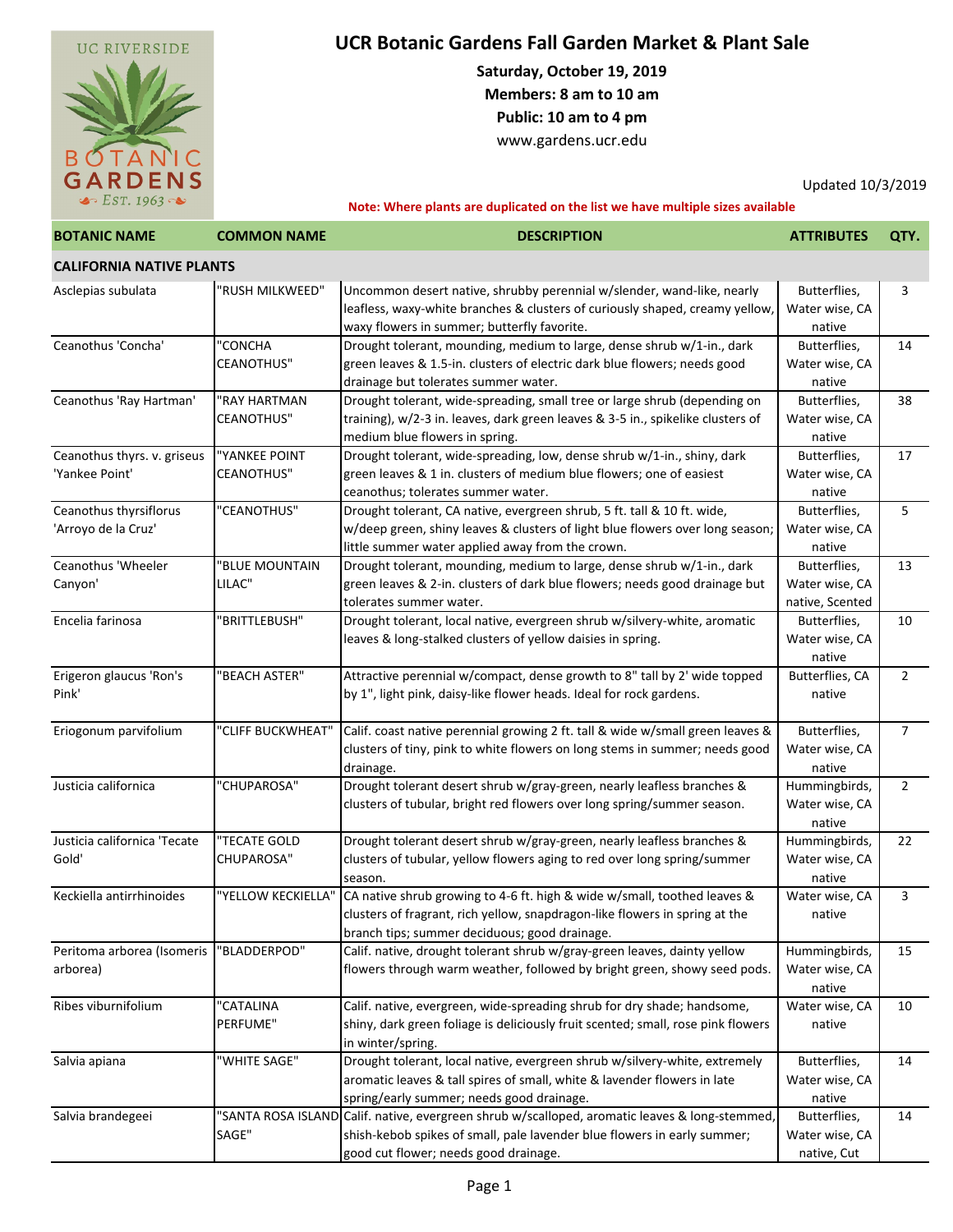| <b>BOTANIC NAME</b>           | <b>COMMON NAME</b> | <b>DESCRIPTION</b>                                                                                                                                           | <b>ATTRIBUTES</b>               | QTY.           |
|-------------------------------|--------------------|--------------------------------------------------------------------------------------------------------------------------------------------------------------|---------------------------------|----------------|
| Salvia leucophylla            | "PURPLE SAGE"      | Especially garden friendly selection of this Calif. native shrub w/aromatic,                                                                                 | Butterflies,                    | 18             |
|                               |                    | silvery leaves & shish-kabob spikes of purple-pink flowers in late spring; heat                                                                              | Water wise, CA                  |                |
|                               |                    | & drought tolerant.                                                                                                                                          | native, Cut                     |                |
| Salvia leucophylla 'Pt. Sal   | "POINT SAL SAGE"   | Low, spreading form of this Calif. native shrub w/aromatic, silvery leaves &                                                                                 | Butterflies,                    | 15             |
| Spreader'                     |                    | shish-kabob spikes of purple-pink flowers in late spring; heat & drought                                                                                     | Water wise, CA                  |                |
| Salvia mellifera              | "BLACK SAGE"       | tolerant.<br>Drought tolerant, local native, evergreen shrub w/dark green, extremely                                                                         | native, Cut<br>Butterflies,     | 11             |
|                               |                    | aromatic leaves & tall, shish-kabob spikes of small, pale-blue flowers in early                                                                              | Water wise, CA                  |                |
|                               |                    | summer; needs good drainage.                                                                                                                                 | native                          |                |
| Salvia mellifera 'Terra Seca' | "TERRA SECA SAGE"  | Drought tolerant, Calif. native shrub, 1-2 ft. tall & 6+ ft. wide, w/dark gray-                                                                              | Butterflies,                    | 6              |
|                               |                    | green, aromatic leaves & shish-kabob spikes of tiny, white, tubular flowers in                                                                               | Water wise, CA                  |                |
|                               |                    | spring; loved by butterflies & hummingbirds.                                                                                                                 | native                          |                |
| Salvia 'Pozo Blue'            | "GRAY MUSK SAGE"   | Water efficient, medium-sized, evergreen shrub w/aromatic, gray-green                                                                                        | Hummingbirds,                   | 25             |
|                               |                    | leaves & interrupted spikes of intense lavender blue, tubular flowers; fast-                                                                                 | Water wise, CA                  |                |
| Salvia spathacea              | "PITCHER SAGE"     | growing; needs good drainage.<br>Spreading California native perennial w/bold, deliciously aromatic, textured                                                | native, Cut                     | 20             |
|                               |                    | leaves & shish-kabob spikes of large, tubular, rosy-purple flowers;                                                                                          | Hummingbirds,<br>Water wise, CA |                |
|                               |                    | hummingbird favorite.                                                                                                                                        | native                          |                |
| Symphoricarpos                | "ROUND-LEAVED      | Calif. streamside native, deciduous shrub w/dark, wiry stems bearing                                                                                         | Hummingbirds,                   | $\overline{7}$ |
| rotundifolius v. parishii     | SNOWBERRY"         | small, oval leaves clusters of small, white to pale pink flowers, & half-inch,                                                                               | CA native                       |                |
|                               |                    | pearly white berries; hummingbird favorite.                                                                                                                  |                                 |                |
| <b>HOUSE/PATIO PLANTS</b>     |                    |                                                                                                                                                              |                                 |                |
| Acalypha hispida              | "CHENILLE PLANT"   | Fast-growing, easy shrub for summer patio or houseplant; large, heart-                                                                                       |                                 | 7              |
|                               |                    | shaped leaves & drooping, 5-in., crimson, chenille-like flower spikes through                                                                                |                                 |                |
|                               |                    | warm weather; pinch to promote bushiness.                                                                                                                    |                                 |                |
| Acalypha wilkesiana           | "COPPER LEAF"      | Fast-growing, easy shrub for summer patio or houseplant all year; heart-                                                                                     |                                 | 19             |
| 'Ceylon'                      |                    | shaped leaves are slightly puckered, dark green w/a cream-fringed edge;                                                                                      |                                 |                |
|                               |                    | not showy, fuzzy flowers.                                                                                                                                    |                                 |                |
| Acalypha wilkesiana           | "COPPER LEAF"      | Fast-growing, easy shrub for summer patio or houseplant all year; heart-                                                                                     |                                 | 4              |
| 'Haleakala'                   |                    | shaped leaves strangely puckered, dark purple w/fringed edge; bright light                                                                                   |                                 |                |
| Acalypha wilkesiana 'Peach    | "COPPER LEAF"      | encourages better color; pinch for bushiness.<br>Fast-growing, easy shrub for outdoors in summer or houseplant all year;                                     |                                 | 20             |
| Whirl'                        |                    | heart-shaped, saw-toothed leaves are slightly puckered, & handsomely                                                                                         |                                 |                |
|                               |                    | marbled w/green, bronze, pink, yellow & orange.                                                                                                              |                                 |                |
| Acalypha wilkesiana 'Tahiti'  | "COPPER LEAF"      | Fast-growing, easy shrub for outdoors in summer or houseplant all year;                                                                                      |                                 | 12             |
|                               |                    | heart-shaped, saw-toothed leaves are slightly puckered, & handsomely                                                                                         |                                 |                |
|                               |                    | marbled w/green, white & gold.                                                                                                                               |                                 |                |
| Acalypha wilkesiana 'Tahiti'  | "COPPER LEAF"      | Fast-growing, easy shrub for outdoors in summer or houseplant all year;                                                                                      |                                 | 4              |
|                               |                    | heart-shaped, saw-toothed leaves are slightly puckered, & handsomely                                                                                         |                                 |                |
|                               |                    | marbled w/green, white & gold.                                                                                                                               |                                 |                |
| Adenia keramanthus            | "ADENIA"           | Rare, African desert shrub w/thick, stocky, tapered stem, brown below &                                                                                      | Water wise                      | 18             |
|                               |                    | green above, rounded leaves during warm weather & tubular, pale yellow<br>flowers in spring; moderate watering.                                              |                                 |                |
| Aeschynanthus lobbianus       | "LIPSTICK PLANT"   | Popular hanging plant w/small, waxy, dark green leaves & bright red, tubular                                                                                 | Hummingbirds                    | 7              |
|                               |                    | flowers in summer/fall; buds peeking from tubular, velvety, maroon calyx                                                                                     |                                 |                |
|                               |                    | resemble lipstick; hummingbird favorite.                                                                                                                     |                                 |                |
| Aeschynanthus longicaulis     | "ZEBRA BASKET      | Striking hanging plant w/fleshy, tapered leaves that are dark olive green                                                                                    | Hummingbirds                    | 5              |
|                               | VINE"              | w/elaborate light green veins above, dark purple w light green veins below;                                                                                  |                                 |                |
|                               |                    | greenish flowers more intering than beautiful.                                                                                                               |                                 |                |
| Aglaeonema 'Siam Aurora'      | "CHINESE           | Spectacular, clump forming houseplant w/long-stalked, tapered, green                                                                                         |                                 | 10             |
|                               | <b>EVERGREEN"</b>  | leaves that are handsomly flushed pink & red; cream-colored flowers are                                                                                      |                                 |                |
|                               |                    | more interesting than attractive; dryish between waterings.                                                                                                  |                                 |                |
| Amorphophallus rivieri        | "UMBRELLA ARUM"    | From a tuber in spring is produced a single, long-stalked, umbrella-shaped<br>leaf, the stalk dark spotted & the leaf divided; mature plants produce a large |                                 | 5              |
|                               |                    | (to 1.5 ft.), maroon red, calla-lily-shaped flower.                                                                                                          |                                 |                |
| Annona muricata               | "SOURSOP"          | Small tropical tree used for medicinal purposes with glossy green, oval                                                                                      |                                 | 9              |
|                               |                    | leaves and showy yellow-green flowers; large, edible, slightly sour, prickly                                                                                 |                                 |                |
|                               |                    | fruit; protect from frost.                                                                                                                                   |                                 |                |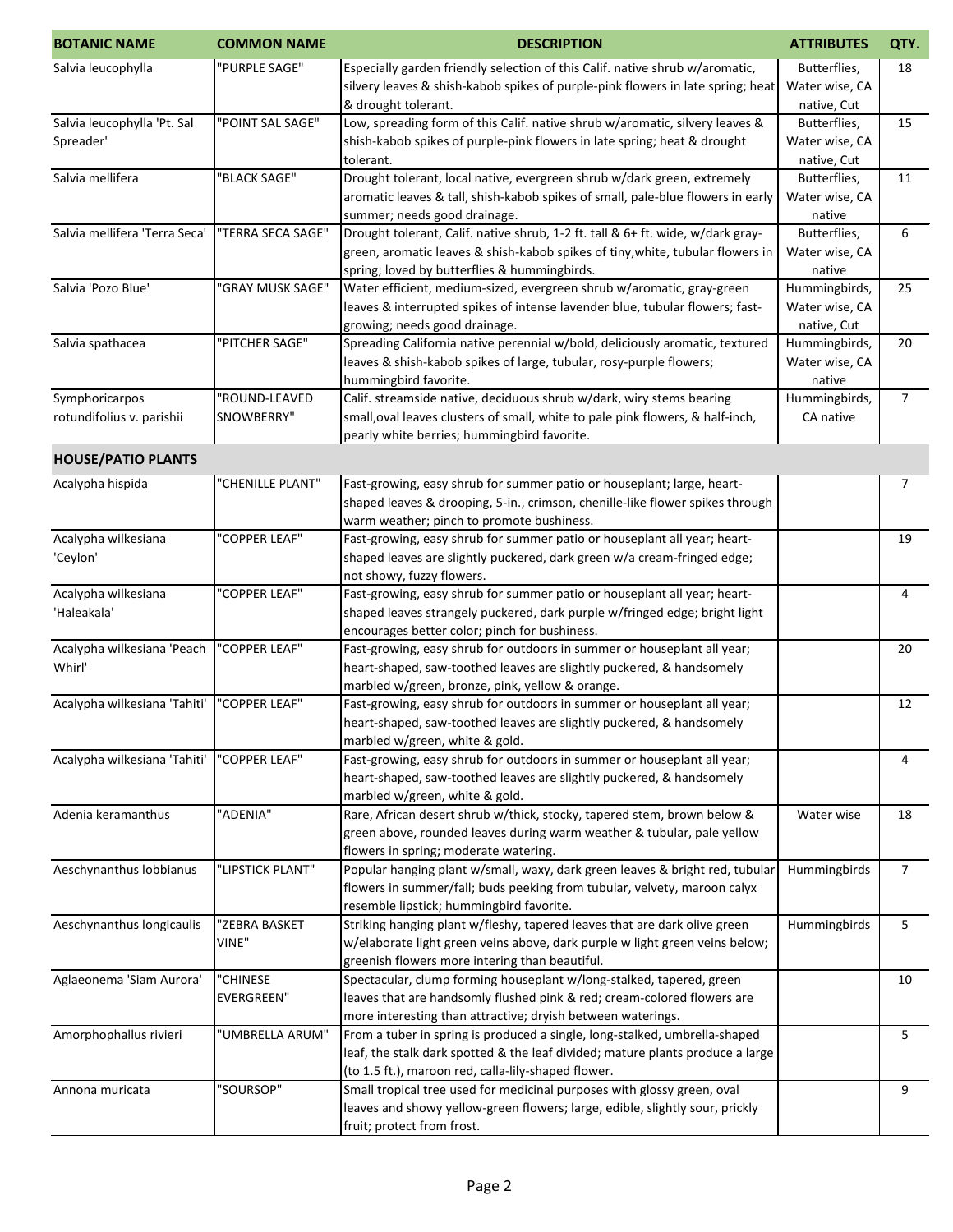| <b>BOTANIC NAME</b>                   | <b>COMMON NAME</b>                 | <b>DESCRIPTION</b>                                                                                                                                                                                             | <b>ATTRIBUTES</b>      | QTY.           |
|---------------------------------------|------------------------------------|----------------------------------------------------------------------------------------------------------------------------------------------------------------------------------------------------------------|------------------------|----------------|
| Aphelandra schiedeana                 | "APHELANDRA"                       | Tender tropical shrub w/5 inch long, thin leaves & 1 inch long dark red<br>bracks w/2 inch bright red flowers.                                                                                                 |                        | 6              |
| Barleria (Drysdale)                   | "BARLERIA"                         | Tropical, evergreen w/shiny, deep-green leaves that are purplish beneath &<br>trumpet shaped, purple flowers in summer.                                                                                        |                        | 12             |
| Begonia boliviensis                   | "BOLIVIAN BEGONIA'                 | Shrubby tuberous begonia w/arching, succulent stems lined w/narrow,<br>green leaves & orange/red flowers through the warm months of the year;<br>good in containers.                                           | Hummingbirds           | 16             |
| Begonia convolvulaceae                | "MORNING GLORY<br><b>BEGONIA"</b>  | Scrambling, climbing begonia w/large, bright green, glossy leaves; sprays of<br>white flowers in spring.                                                                                                       |                        | 5              |
| Begonia dregii                        | "BONSAI BEGONIA"                   | Shrubby begonia w/thick, brown stems from a tuber-like base, small, maple-<br>like, green leaves often w/silver markings & clusters of white flowers<br>w/yellow centers in summer, good bonsai subject.       |                        | 8              |
| Begonia 'Prussen'                     | "BEGONIA"                          | Shrubby begonia w/succulent stems, small, wing-shaped, bronzy leaves &<br>clusters of pink-blushed, white flowers w/yellow centers in summer.                                                                  | Hummingbirds           | $\overline{7}$ |
| Brunfelsia lactea                     | "JAZMIN DEL<br>MONTE"              | Rare, evergreen shrub w/lance-shaped leaves & 1-in., creamy white,<br>fragrant flowers in summer.                                                                                                              |                        | 8              |
| Buddleia indica                       | "INDOOR OAK"                       | Handsome shrubby houseplant or summer patio plant w/glossy, deep green<br>leaves w/wavy margins, rarely producing tiny, yellow flowers; pinch to<br>maintain bushiness (= Nicodemia diversifolia).             |                        | 21             |
| Cissus rhombifolia 'Ellen<br>Danica'  | "GRAPE IVY"                        | Popular hanging basket plant for patio in all but cold weather or grow as a<br>houseplant; dark green, three parted leaves, in this variety, the leaflets<br>w/lobed & toothed margins; flowers inconspicuous. |                        | 6              |
| Cissus rhombifolia 'Ellen<br>Danica'  | "GRAPE IVY"                        | Popular hanging basket plant for patio in all but cold weather or grow as a<br>houseplant; dark green, three parted leaves, in this variety, the leaflets<br>w/lobed & toothed margins; flowers inconspicuous. |                        | 5              |
| Clerodendron thompsoniae              | "BLEEDING HEART<br>GLORYBOWER"     | Evergreen vine for patio in summer, indoors during cold weather; 5 in., dark<br>green, shiny leaves & sprays of scarlet flowers contrasting w/white calyces<br>over long summer season.                        | <b>Butterflies</b>     | 14             |
| Codiaeum variegatum<br>'Banana'       | "BANANA CROTON"                    | Tropical shrub for patio in summer, house in winter; leathery, shiny, dark<br>green leaves are long, twisted & slightly puckered, some marbled & veined<br>golden yellow, likes warmth and humidity.           |                        | 10             |
| Codiaeum variegatum<br>'Freckles'     | "FRECKLES CROTON"                  | Tropical shrub for patio in summer, house in winter; very narrow, shiny, dark<br>green leaves spotted & blotched bright yellow; likes warmth and humidity.                                                     |                        | 15             |
| Dermatobotrys saundersii              | "TREE JOCKEY"                      | Rare, tender sub-shrub from southern Africa w/rounded leaves clustered at<br>the branch tips & tubular, coral-colored flowers below the leaves in<br>winter/summer. indoors or protected patio Inland.         | Hummingbirds           | 5              |
| Ecbolium viride                       | "GREEN SHRIMP<br>PLANT"            | Rare, tender perennial w/long, pointed, dark green leaves & bracted spikes<br>of spurred, orchid-like flowers in an unlikely shade of teal; unusual!                                                           |                        | 13             |
| Elettaria cardamomom                  | "CARDAMOM"                         | Cardamom of commerce grown here for bold, tropical-looking, deliciously<br>aromatic foliage on cane-like; has not flowered or fruited for us.                                                                  | Cut flower,<br>Scented | 15             |
| Epiphyllum (Sussman,<br>Mexico)       | "ORCHID CACTUS"                    | Succulent perennial climbing to 8+ ft. w/support; long flattened, scallop-<br>edged stems & 3-in.-long, many petaled, trumpet-shaped flowers in<br>summer; flowers remain open during the day.                 |                        | 6              |
| Euphorbia millii hybrid               | "CROWN OF<br><b>THORNS"</b>        | Easy & popular container plant; a tender shrub w/stout, thorny branches,<br>few leaves & clusters of flowers composed of paired, bracts, produced most<br>of year.                                             | Water wise             | 11             |
| Ficus benjamina 'Variegata'<br>Select | "VARIEG. WEEPING<br><b>BANYON"</b> | Especially handsome variegated form of this popular house/patio plant<br>w/graceful, drooping branches & shiny green, long-pointed leaves marbled<br>w/white; good in containers.                              |                        | 15             |
| Ficus deltoidea                       | "MISTLETOE FIG"                    | Tropical shrub, grown as houseplant w/distinctive, broadly spoon-shaped,<br>bright green leaves & showy, pea-sized figs changing from yellow to orange<br>to red.                                              |                        | 11             |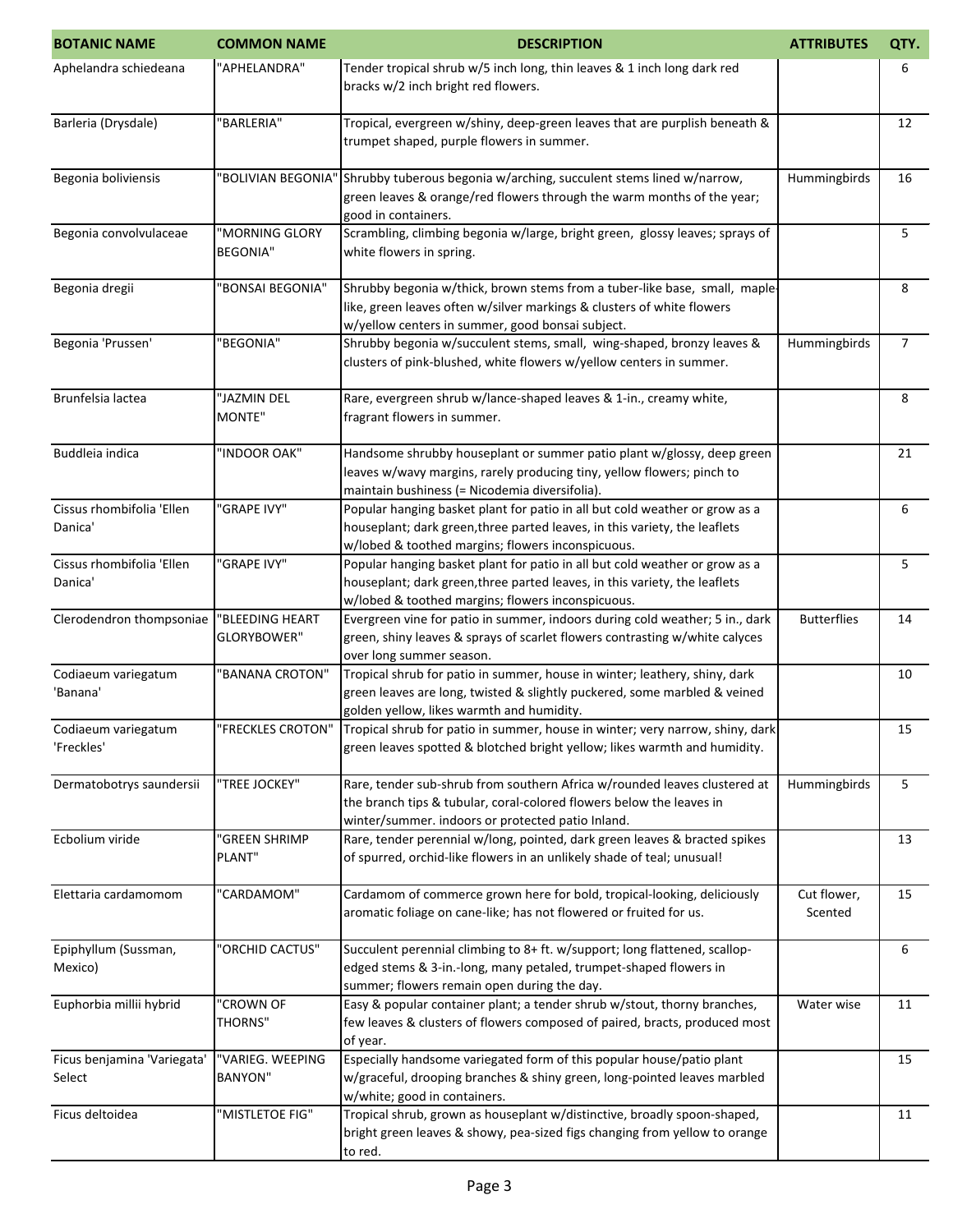| <b>BOTANIC NAME</b>                         | <b>COMMON NAME</b>                  | <b>DESCRIPTION</b>                                                                                                                                                                                              | <b>ATTRIBUTES</b>           | QTY.           |
|---------------------------------------------|-------------------------------------|-----------------------------------------------------------------------------------------------------------------------------------------------------------------------------------------------------------------|-----------------------------|----------------|
| Gynura aurantiaca<br>'Sarmentosa'           | "PURPLE VELVET<br>PLANT"            | Easy vining plant for patio in summer or houseplant during cool weather;<br>leaves covered in dark purple velvet, 1/2" orange, ill smelling flowers; give<br>good light for rich foliage color.                 |                             | 8              |
| Gynura procumbens                           | "LONGEVITY<br>SPINACH"              | Edible vine from SE Asia reported to have high medicinal value; narrow<br>yellow flowers.                                                                                                                       |                             | $\overline{7}$ |
| Gynura procumbens                           | "LONGEVITY<br>SPINACH"              | Edible vine from SE Asia reported to have high medicinal value; narrow<br>vellow flowers.                                                                                                                       |                             | 6              |
| Hibiscus (Al's variegated)                  | "VARIEGATED<br><b>HIBISCUS"</b>     | Tender, evergreen shrub grown for the stalked, toothed leaves that are<br>strikingly mottled w/dark green, gray green & creamy white; funnel-shaped<br>flowers are pink.                                        |                             | 13             |
| Hibiscus 'Cooperi'                          | "COOPERI HIBISCUS"                  | Unusual, very tender shrub w/oval, toothed leaves strikingly blotched &<br>spattered w/shades of green, white & pink; red, funnel-shaped flowers in<br>late summer/fall.                                        | Hummingbirds                | 9              |
| Hypoestes phyllostachya<br>'Splash Pink'    | "PINK POLKA - DOT<br>PLANT"         | Especially showy selection of this striking & easy patio, house or summer<br>shade plant; oval leaves irregularly spotted & blotched bright pink; lilac<br>flowers inconspicuous.                               |                             | 23             |
| Hypoestes phyllostachya<br>'Splash White'   | "PINK POLKA -DOT<br>PLANT"          | Especially showy selection of this striking & easy patio, house or summer<br>shade plant; oval leaves irregularly spotted & blotched white; lilac flowers<br>inconspicuous.                                     |                             | 13             |
| Impatiens 'African Queen'                   | "AFRICAN QUEEN<br><b>IMPATIENS"</b> | Rare, shrubby perennial w/unusual, spurred, red/yellow/green flowers over<br>long season all along the stems; summer patio plant, bring indoors during<br>cool weather.                                         |                             | 13             |
| Iresine herbstii                            | "BLOODLEAF"                         | Striking summer patio or houseplant, a shrubby perennial w/2-in., rounded<br>leaves that are intense, purple-red; tiny, whitish flowers in dense, tail-like<br>spikes, more intering than showy.                |                             | 9              |
| Ixora coccinea 'Maui Yellow' 'JUNGLE FLAME" |                                     | Pretty shrub for summer patio, houseplant in winter; rich green, leathery<br>leaves & rounded clusters of dark yellow, tubular flowers in summer; likes<br>humidity; *keep drier in winter.                     |                             | 4              |
| Ixora coccinea 'Moragarnet'  "JUNGLE FLAME" |                                     | Pretty shrub for summer patio, houseplant in winter; rich green, leathery<br>leaves & rounded clusters of coral pink, tubular flowers in summer; likes<br>humidity; *keep drier in winter.                      |                             | 3              |
| Jasminum sambac                             | "ARABIAN JASMINE,<br>PIKAKI"        | Tender, heat-loving, vining shrub, w/glossy green leaves & 1 in. white,<br>powerfully fragrant flowers in summer; used in perfumery, jasmine tea;<br>good for container.                                        | Cut flower,<br>Scented      | 12             |
| Ledebouria pauciflora                       | "SQUILL"                            | Pretty lily relative w/clustered, above-ground bulbs & handsome rosettes of<br>succulent, gray-green leaves speckled w/dark green & spikes of small, light<br>purple flowers.                                   | Water wise                  | 15             |
| Monstera friedrichstallii                   | "SWISS CHEESE<br>PLANT"             | Curious, easy-to-grow, tropical vine, cousin to philodendrons, w/dark green,<br>narrowly heart-shaped leaves perforated by oval holes along each side of<br>the midrib.                                         |                             | 20             |
| Nematanthus 'Black Gold'                    | "KISS-ME PLANT"                     | Tropical, shrubby perennial related to African violets w/many arching<br>branches bearing inch-long, shiny, dark olive green leaves, bronze when<br>young, & goldfish-like, orange flowers during warm periods. |                             | $\overline{7}$ |
| Orchid - Epidendrum<br>hybrids              | "REED-STEMMED<br>EPIDENDRUM"        | Easy-to-grow, patio orchids; tall, reed-like stems lined w/succulent leaves &<br>topped by clusters of small, orchid flowers w/fringed lips; bloom in warm<br>weather; assorted colors; protect from frost.     | Hummingbirds,<br>Cut flower | 23             |
| Oxera pulchella                             | "ROYAL CREEPER"                     | Elegant, tropical, woody vine for patio or landscape in mild Inland locations;<br>dark green, leathery leaves & clusters of pendant, white, azalea-like flowers<br>in winter.                                   |                             | 13             |
| Pachypodium lamerei                         | "MADAGASCAR<br>PALM"                | Peculiar succulent tree w/thickened, spiny trunk topped by palm-like head<br>of strap-shaped leaves; water only when soil is dry, especially in winter.                                                         | Water wise                  | 18             |
| Peperomia incana                            | "FELT-LEAF<br>PEPEROMIA"            | Curious houseplant w/stiff stems lined w/heart-shaped, gray-green, felt-<br>covered leaves; allow soil to dry before watering.                                                                                  |                             | 23             |
| Peperomia obtusifolia                       | "PEPEROMIA"                         | Easy houseplant w/thick stems & succulent, oval, shiny dark green leaves &<br>slender spikes of tiny white flowers in late summer; dry between waterings.                                                       |                             | 11             |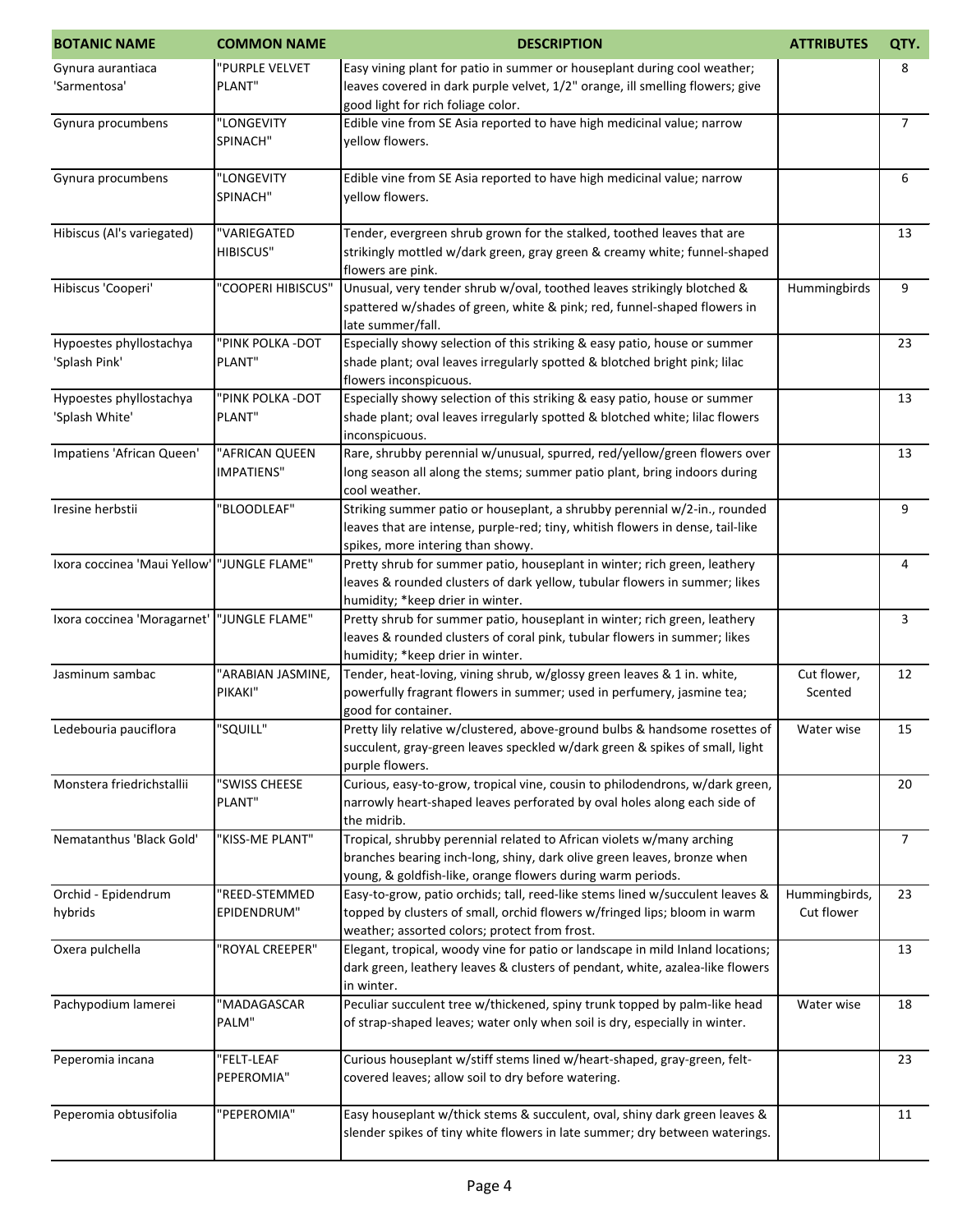| <b>BOTANIC NAME</b>                   | <b>COMMON NAME</b>          | <b>DESCRIPTION</b>                                                                                                                                                                                      | <b>ATTRIBUTES</b>        | QTY.           |
|---------------------------------------|-----------------------------|---------------------------------------------------------------------------------------------------------------------------------------------------------------------------------------------------------|--------------------------|----------------|
| Peperomia obtusifolia<br>(variegated) | "PEPEROMIA"                 | Easy houseplant w/thick stems & succulent, oval, gray green leaves<br>irregularly edged cream; slender spikes of tiny white flowers in late summer;<br>dry between waterings.                           |                          | 7              |
| Peperomia obtusifolia<br>'Variegata'  | "PEPEROMIA"                 | Easy houseplant w/thick stems & succulent, oval, gray green leaves<br>irregularly edged cream; slender spikes of tiny white flowers in late summer;<br>dry between waterings.                           |                          | 14             |
| Philodendron 'Mini Red'               | "PHILODENDRON"              | Miniature form of this easy houseplant w/heart shaped, small, green leaves<br>which radiate from a center point; new growth and leafstalks are red.                                                     |                          | 14             |
| Plectranthus ernstii                  | "BONSAI MINT"               | Evergreen shrublet developing a thickened trunk & main branches<br>w/toothed & quilted, succulent leaves & spikes of tiny, lavender blue<br>flowers; lends itself to bonsai style planting.             | Water wise               | 9              |
| Pleuropetalum darwinii                | "PLEUROPETALUM"             | Rare, compact, evergreen shrub from the Galapagos Is., w/6 in., glossy<br>green, tapered leaves & terminal clusters of small, yellow-orange flowers<br>that are more intering than beautiful.           |                          | $\overline{7}$ |
| Pleuropetalum darwinii                | "PLEUROPETALUM"             | Rare, compact, evergreen shrub from the Galapagos Is., w/6 in., glossy<br>green, tapered leaves & terminal clusters of small, yellow-orange flowers<br>that are more intering than beautiful.           |                          | $\overline{7}$ |
| Plumbago indica (P.<br>coccinea)      | "SCARLET<br>LEADWORT"       | Tender, scandant perennial from India w/pointed leaves & slender, sticky<br>spikes of dainty, pinwheel-shaped, rose-red flowers in summer.                                                              |                          | $\overline{7}$ |
| Polyscias fruticosa                   | "MING ARALIA"               | Choice, slow-growing shrub for patio during warm weather or as<br>houseplant; spotted, cane-like stems bear dark green, leathery, parsley-like<br>leaves; water carefully.                              |                          | 4              |
| Pseuderanthemum atro.<br>'Tricolor'   | "MARBLE PLANT"              | Tender shrub for patio in summer or houseplant during cold weather; long,<br>shiny leaves handsomely marbled in purple, green & white; flowers<br>inconspicuous.                                        |                          | $\overline{7}$ |
| Rivina humilis                        | "BLOODBERRY"                | Attractive semi-tropical perennial w/wavy edged leaves & nearly continual<br>pale pink flowers; numerous red berries can be present while flowering.                                                    |                          | 5              |
| Ruellia colorata (90-150)             | "LOBSTER CLAW"              | Tropical shrub w/lush, dark green leaves & terminal spikes of orange & red,<br>flared, tubular flowers & bright red, long-lasting bracts; summer<br>patio/houseplant, too tender to winter outdoors.    | Hummingbirds             | 12             |
| Ruellia devosiana                     | "BRAZILIAN WILD<br>PETUNIA" | Beautiful plant for spilling over patio containers; green upper leaves<br>w/silvery veins & purple underside; lavender flowers tinged w/white;<br>protect from frost.                                   |                          | 24             |
| Sanchezia speciosa                    | "SANCHEZIA"                 | Handsome houseplant shrub w/6-in., pointed leaves that are shiny green<br>w/mid-rib & main veins outlined in yellow & white; needs high humidity.                                                       |                          | 7              |
| Schlumbergera 'Dark Marie'            | "HOLIDAY CACTUS"            | Old-fashioned favorite; flattened, succulent, jointed stems w/soft-toothed<br>edges & an abundance of red, trumpet-shaped. white-throated flowers<br>w/many satiny petals in spring & fall.             |                          | 4              |
| Scindapsus aureus 'N' Joy'            | "POTHOS"                    | Easiest of houseplants w/heart-shaped, rubbery, rich green leaves<br>irregularly marbled white; trailing stems can be trained to climb or allowed<br>to hang.                                           |                          | $\overline{7}$ |
| Senecio macroglossus                  | "WAX VINE"                  | Unusual house or patio vine w/slender stems, somewhat succulent, waxy,<br>ivy-shaped leaves & small, yellow daisy flowers in warm weather; dry<br>between waterings.                                    |                          | 6              |
| Sinningia 'Invasion Force'            | "HARDY PINK<br>SINNINGIA"   | Tuberous, spreading, perennial hybrid w/attactive, soft gray-green leaves &<br>tubular, pink, lightly scented flowers on 1-2' stalks; attracts hummingbirds.                                            | Hummingbirds,<br>Scented | 14             |
| Sinningia sp.                         | "HARDY SINNINGIA"           | "Warm loving" tuberous perennial w/attractive, soft, velvety foliage & large<br>brightly colored flowers; requires dormancy after flowering.                                                            |                          | 11             |
| Strobilanthes dyerianus               | "PERSIAN-SHIELD"            | Handsome shrubby perennial w/lance-shaped leaves that are purple below<br>& iridescent above; for summer patio or houseplant during cool weather;<br>inconspicuous flowers.                             |                          | 5              |
| Theobroma cacao                       | "CACAO"                     | Small, tropical, understory tree w/large, leathery leaves, pale pink flowers<br>born on trunk & main branches; papaya-like fruit containing "beans" used in<br>chocolate making; greenhouse or sunroom. |                          | 4              |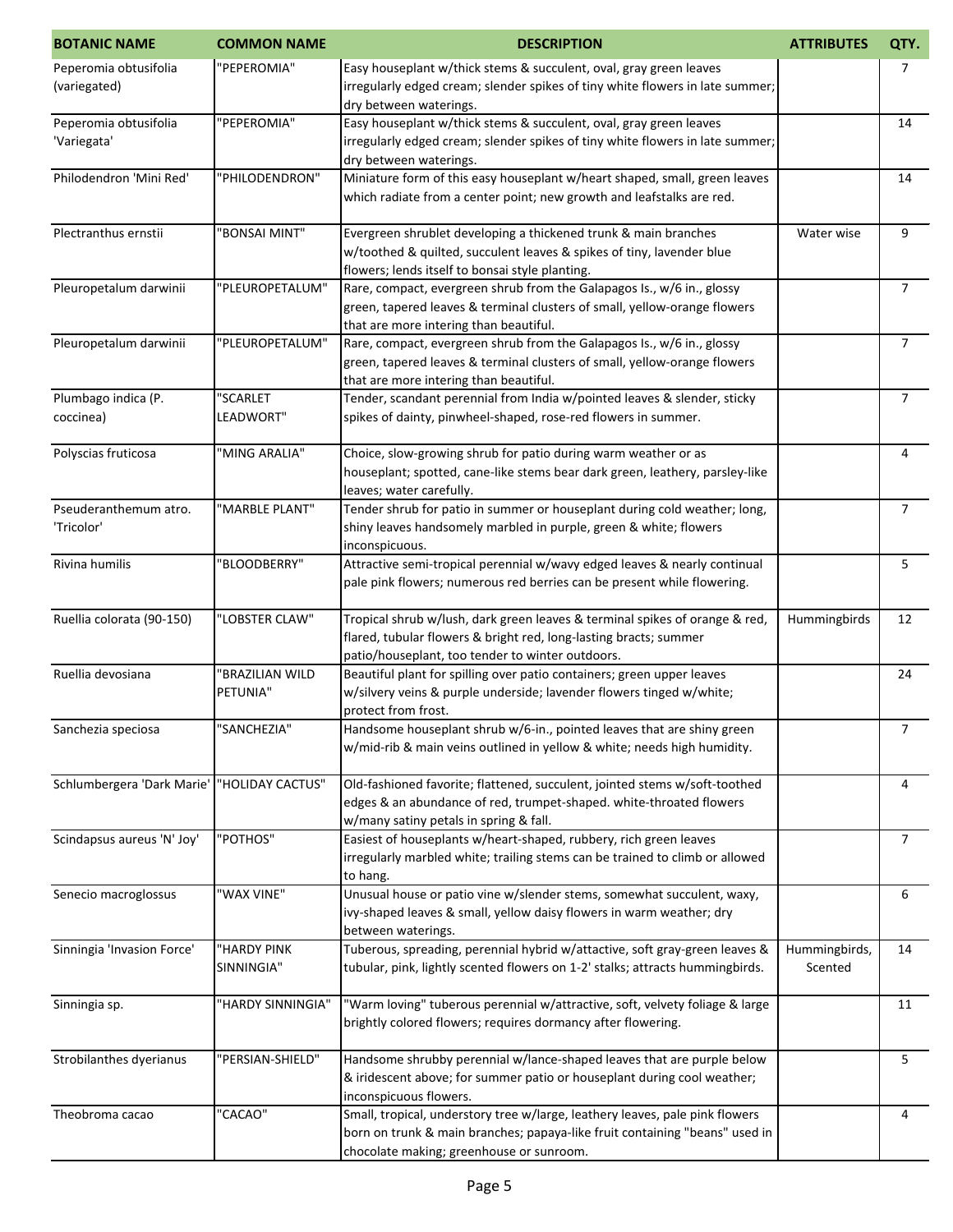| <b>BOTANIC NAME</b>            | <b>COMMON NAME</b> | <b>DESCRIPTION</b>                                                                                                                                         | <b>ATTRIBUTES</b>  | QTY. |
|--------------------------------|--------------------|------------------------------------------------------------------------------------------------------------------------------------------------------------|--------------------|------|
| Tillandsia aeranthos           | "AIR PLANT"        | Unusual "air plant" grows without soil; slender, arched, gray-green leaves                                                                                 | Hummingbirds       | 15   |
|                                |                    | eventually forming a ball & spikes of tubular, indigo flowers from rose red                                                                                |                    |      |
|                                |                    | bracts in fall/winter; best outdoors.                                                                                                                      |                    |      |
| Tillandsia baileyi             | "AIR PLANT"        | Unusual "air plant" grows w/o soil; arching, olive green, waxy leaves from a                                                                               | Hummingbirds       | 10   |
|                                |                    | slender, bulbous base & red-bracted spikes of tubular, violet blue flowers in                                                                              |                    |      |
|                                |                    | fall/winter; best outdoors.                                                                                                                                |                    |      |
| Tillandsia bandensis           | "AIR PLANT"        | Unusual "air plant" grows without soil; a small, branching plant eventually                                                                                |                    | 15   |
|                                |                    | forming a ball of slender, arched, silvery leaves & long, maroon-bracted                                                                                   |                    |      |
|                                |                    | spikes of tiny, blue-purple flowers; b outdoors.                                                                                                           |                    |      |
| Tillandsia bulbosa             | "AIR PLANT"        | Unusual "air plant" grows without soil; small plant w/tentacle-like leaves                                                                                 | Hummingbirds       | 10   |
|                                |                    | from a frosted, bulbous base & tubular, violet flowers w/brilliant red bracts                                                                              |                    |      |
| Tillandsia ehlersiana          | "AIR PLANT"        | in fall/winter; likes shade & moisture.<br>Unusual "air plant" grows without soil; arched, long-tapered leaves from a                                      | Hummingbirds       | 15   |
|                                |                    | bulbous base, white-fuzzy throughout, & branching spikes of tubular violet                                                                                 |                    |      |
|                                |                    | flowers in pink bracts in fall/winter; b outdoors.                                                                                                         |                    |      |
| Tillandsia filifolia           | "AIR PLANT"        | Unusual "air plant" grows w/o soil; symmetrical cluster of slender, gray-                                                                                  | Hummingbirds       | 10   |
|                                |                    | green leaves & purple-bracted spikes of tubular, white flowers; best                                                                                       |                    |      |
|                                |                    | outdoors; hummingbird favorite.                                                                                                                            |                    |      |
| Tillandsia funckiana           | "AIR PLANT"        | Unusual "air plant" forming clustererd, elongated stems lined foxtail fashion                                                                              | Hummingbirds       | 10   |
|                                |                    | w/tapered, fuzzy, gray green leaves & glowing red, tubular flowers in                                                                                      |                    |      |
|                                |                    | fall/winter; hummingbird favorite; best outdoors.                                                                                                          |                    |      |
| Tillandsia ionantha 'Rubra'    | "AIR PLANT"        | Unusual "air plant" grows w/o soil; tiny plant w/pointed, silvery, velvety                                                                                 | Hummingbirds       | 15   |
|                                |                    | leaves arranged in a tight rosette that turns brilliant red in bloom; tubular,                                                                             |                    |      |
|                                |                    | violet flowers in fall/winter; best outdoors.                                                                                                              |                    |      |
| Tillandsia mima var.           | "AIR PLANT"        | Unusual "air plant" grows w/o soil; large rosettes of long, narrowly tapered,                                                                              | Hummingbirds       | 10   |
| chilitensis                    |                    | arched, silvery gray leaves & many-branched, red-bracted spikes of tubular,                                                                                |                    |      |
|                                |                    | violet blue flowers in fall/winter; best outdoors.                                                                                                         |                    |      |
| Tillandsia montana             | "AIR PLANT"        | Unusual "air plant" grows w/o soil; rosettes of tapered, arched, bright green                                                                              | Hummingbirds       | 10   |
|                                |                    | leaves & spikes of tubular, violet flowers w/rose red bracts in fall/winter;                                                                               |                    |      |
|                                |                    | best outdoors.                                                                                                                                             |                    |      |
| Tillandsia pruinosa            | "AIR PLANT"        | Unusual "air plant" grows w/o soil; arching leaves from a bulbous base, olive<br>green & fuzzy & compact spikes of tubular violet flowers in red bracts in | Hummingbirds       | 10   |
|                                |                    | fall/winter; best outdoors.                                                                                                                                |                    |      |
| Tillandsia secunda             | "AIR PLANT"        | Can grow with or w/o soil; 1-ft. rosettes of tapered, arched, gray-green                                                                                   | Hummingbirds       | 10   |
|                                |                    | leaves & tall, branching, red-bracted spikes of tubular, violet flowers, then                                                                              |                    |      |
|                                |                    | plantlets, in fall/winter; best outdoors.                                                                                                                  |                    |      |
| Tillandsia stricta             | "AIR PLANT"        | Unusual "air plant" grows w/o soil; rosettes of slender, arched, gray-green                                                                                | Hummingbirds       | 10   |
|                                |                    | leaves eventually forming a ball & spikes of tubular, violet flowers w/showy,                                                                              |                    |      |
|                                |                    | rich pink bracts in fall/winter; best outdoors.                                                                                                            |                    |      |
| Tillandsia stricta (green)     | "AIR PLANT"        | Unusual "air plant" grows w/o soil; rosettes of slender, arched, green leaves                                                                              | Hummingbirds       | 5    |
|                                |                    | eventually forming a ball & spikes of tubular, violet flowers w/showy, rich                                                                                |                    |      |
|                                |                    | pink bracts in fall/winter; best outdoors.                                                                                                                 |                    |      |
| Tillandsia usneoides           | "SPANISH MOSS"     | Among most unusual of plants; true "air" plant for protected patio location;                                                                               |                    | 15   |
|                                |                    | best hanging among other plants where humidity is high; water daily in hot                                                                                 |                    |      |
|                                |                    | weather, less in winter; tiny flowers in summer.                                                                                                           |                    |      |
| Tradescantia spathacea         | "MOSES-IN-THE-     | Easy-to-grow house/patio plant forming handsome clumps of dark green,                                                                                      |                    | 11   |
|                                | <b>BOAT"</b>       | sword-shaped leaves that are purple below; small white flowers in curious                                                                                  |                    |      |
| Turnera ulmifolia              | "WEST INDIAN       | boat-shaped bracts.<br>Semi-shrubby tropical plant w/long, deep green, toothed leaves & bright                                                             |                    | 5    |
|                                | HOLLY"             | yellow, funnel-shaped flowers opening in the morning & closing by noon,                                                                                    |                    |      |
|                                |                    | these produced through warm weather.                                                                                                                       |                    |      |
| Vanilla planifolia 'Variegata' | "VANILLA ORCHID"   | Rare form the commercial source of vanilla; a vining orchid w/glossy, bright                                                                               |                    | 19   |
|                                |                    | green, succulent leaves striped creamy white; pale yellow green, fragrant                                                                                  |                    |      |
|                                |                    | flowers unlikely in home; likes warmth & humidity.                                                                                                         |                    |      |
| Whitfieldia sp.                | "WHITFIELDIA"      | Tender shrub for patio in summer or houseplant during cold weather; long,                                                                                  | <b>Butterflies</b> | 16   |
|                                |                    | matte-green leaves & spike-like clusters of white flowers among white                                                                                      |                    |      |
|                                |                    | bracts.                                                                                                                                                    |                    |      |
| Whitfieldia sp.                | "WHITFIELDIA"      | Tender shrub for patio in summer or houseplant during cold weather; long,                                                                                  | <b>Butterflies</b> | 5    |
|                                |                    | matte-green leaves & spike-like clusters of white flowers among white                                                                                      |                    |      |
|                                |                    | bracts.                                                                                                                                                    |                    |      |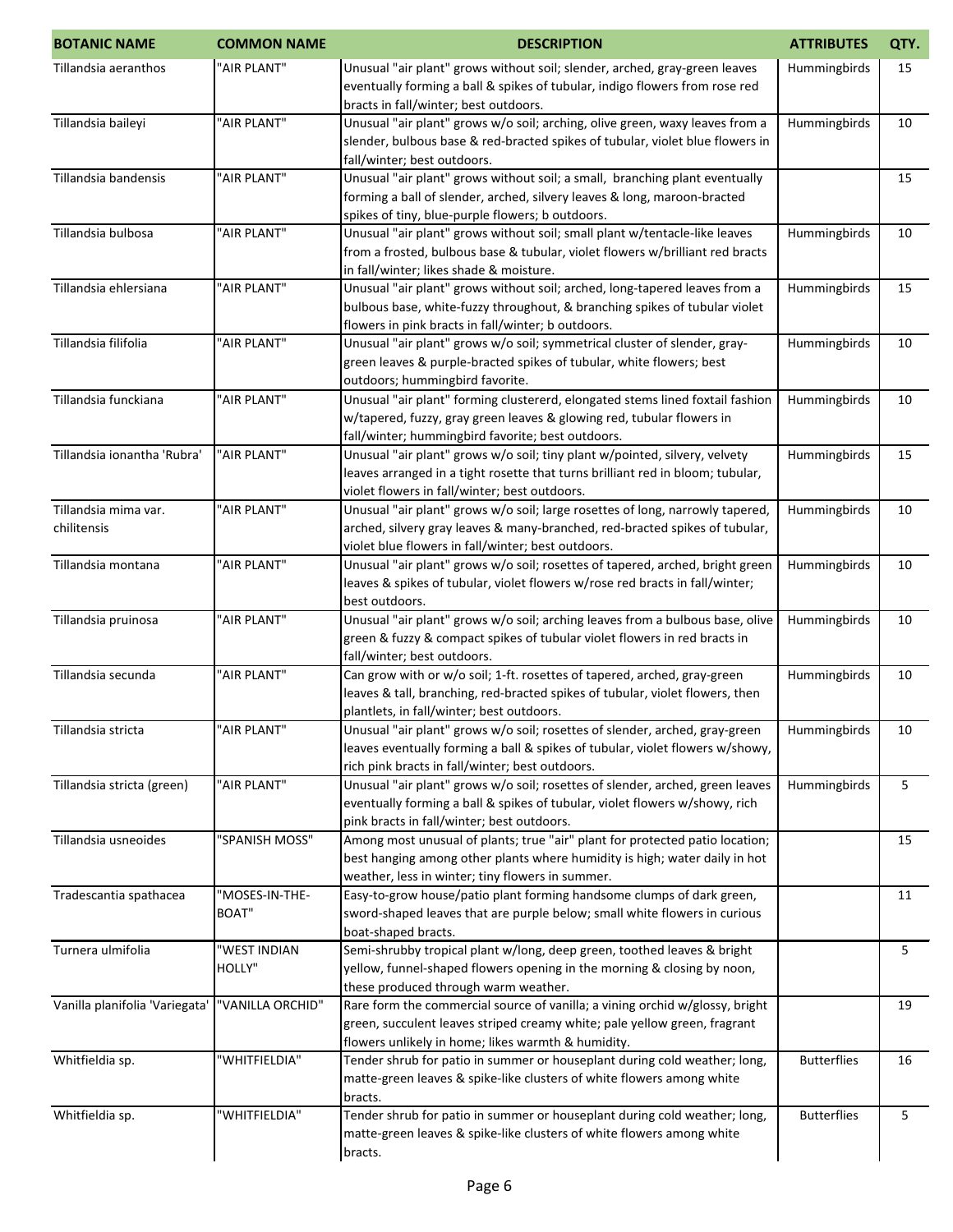| <b>BOTANIC NAME</b>                   | <b>COMMON NAME</b>               | <b>DESCRIPTION</b>                                                                                                                                                                                           | <b>ATTRIBUTES</b>                          | QTY. |
|---------------------------------------|----------------------------------|--------------------------------------------------------------------------------------------------------------------------------------------------------------------------------------------------------------|--------------------------------------------|------|
| <b>HERBACEOUS PLANTS</b>              |                                  |                                                                                                                                                                                                              |                                            |      |
| Asclepias curassavica                 | "BLOODFLOWER"                    | Fast-growing, evergreen perennial w/wand-like stems topped w/striking<br>clusters of red & orange, or yellow, waxy flowers over long summer/fall<br>season; host for Monarch butterfly larvae.               | <b>Butterflies</b>                         | 48   |
| Asclepias curassavica 'Silky<br>Gold' | "BLOODFLOWER"                    | Fast-growing, evergreen perennial w/wand-like stems topped w/striking<br>clusters of yellow-orange, waxy flowers over long summer/fall season; host<br>for Monarch butterfly larvae.                         | <b>Butterflies</b>                         | 4    |
| Asclepias physocarpa                  | "SWAN PLANT"                     | Short-lived, evergreen perennial w/wand-like stems lined w/narrow leaves<br>& clusters of waxy white flowers followed by bristly, inflated pods used in<br>arrangements; butterfly favorite.                 | Butterflies, Cut<br>flower                 | 12   |
| Aster 'Nana Hern'                     | "MICHAELMAS<br>DAISY"            | Old fashioned favorite herbaceous perennial w/narrow, dark green leaves &<br>tall, branching clusters of blue-purple, daisy flowers in fall/winter; spreads<br>vigorously.                                   | Butterflies, Cut<br>flower                 | 26   |
| Centratherum punctatum                | "MANAOS BEAUTY"                  | Uncommon, shrubby perennial w/soft, deliciously scented, toothed leaves<br>on purplish stems & purple, thistle-like flower heads produced over long<br>summer/fall season; good cutflower.                   | Butterflies, Cut<br>flower                 | 15   |
| Cotula lineariloba                    | "BRASS BUTTONS"                  | Low growing perennial forming a mound of soft gray-green feathery leaves<br>& long stalked, yellow, button-like flower heads in early summer.                                                                | <b>Butterflies</b>                         | 16   |
| Crocosmia (orange)                    | "CROCOSMIA"                      | Easy-to-grow gladiolus relative forming fans of sword-shaped leaves & 1-<br>sided spikes of bright orange, funnel-shaped flowers produced in summer;<br>hummingbird favorite.                                | Hummingbirds,<br>Cut flower                | 21   |
| Cymbopogon citratus                   | "LEMON GRASS"                    | Long-time Riverside resident forming clumps of handsome, sea-green leaves<br>that are deliciously lemon scented; popular in southeast Asian cooking &<br>herb teas (culinary, aromatic, ornamental).         |                                            | 15   |
| Dymondia margaretae                   | "SILVER CARPET"                  | Tight, spreading mat to 2-3 in. tall w/gray-green leaves that are white felty<br>below & small, yellow, gazania-like flowers in summer; good between pavers<br>& can take some foot traffic.                 | Butterflies,<br>Water wise                 | 32   |
| Hypoestes aristata                    | "RIBBON BUSH"                    | Herbaceous perennial, from 3-5+ ft. w/long heads of 1-inch, tubular, violet-<br>purple flowers in fall/winter; excellent cut in arrangements.                                                                | Butterflies, Cut<br>flower                 | 16   |
| Leonotis leonurus<br>'Variegata'      | "LION'S-TAIL"                    | Striking, water efficient, shrubby perennial w/variegated foliage & tall, shish-<br>kabob spikes of 2-in, velvety, bright red-orange, tubular flowers in fall; good<br>cutflower & hummingbird favorite.     | Hummingbirds,<br>Water wise, Cut<br>flower | 5    |
| Leonotis nepetifolia                  | "LION'S-TAIL"                    | Not the commonly grown lion's tail, this a giant (to 6 ft.) w/4-in., mop-like<br>balls of orange, tubular flowers arranged "shish-kabob" style on the spike;<br>blooms summer to fall; hummingbird favorite. | Hummingbirds,<br>Water wise, Cut<br>flower | 18   |
| Mentha spicata                        | "SPEARMINT"                      | Vigorous, evergreen perennial w/pointed, bright green, aromatic leaves of<br>excellent spearmint flavor; flowers lavender in dense spikes (culinary,<br>aromatic).                                           | <b>Butterflies</b>                         | 12   |
| Mentha suaveolens                     | "APPLE MINT"                     | Evergreen perennial w/rounded, light-green, fuzzy leaves w/aromatic apple-<br>mint scent; flowers purplish white in dense spikes (culinary, aromatic).                                                       | <b>Butterflies</b>                         | 15   |
| Mentha suaveolens<br>'Variegata'      | "VARIEGATED<br>PINEAPPLE MINT"   | Evergreen perennial w/rounded, light-green, fuzzy leaves w/aromatic apple-<br>mint scent; light mauve flowers (culinary, aromatic).                                                                          | <b>Butterflies</b>                         | 8    |
| Mentha x piperita<br>'Chocolate'      | "CHOCOLATE MINT"                 | Evergreen perennial w/pointed, bronzy leaves w/delicious chocolate-mint<br>scent; flowers purple in dense spikes (culinary, aromatic).                                                                       | <b>Butterflies</b>                         | 20   |
| Mentha x piperita vulgaris            | "BLACK<br>PEPPERMINT"            | Evergreen perennial w/pointed, dark green, bronze-tinged leaves<br>w/delicious mint scent; lavender flowers (culinary, aromatic); spreads<br>vigorously by runners & can be invasive.                        | <b>Butterflies</b>                         | 9    |
| Nepeta grandiflora                    | "GIANT CATMINT"                  | Showy groundcover w/aromatic, gray-green foliage & tall spikes of violet-<br>blue flowers in late spring/summer.                                                                                             | Butterflies,<br>Scented                    | 10   |
| Pelargonium 'Apricot'                 | "APRICOT SCENTED<br>PELARGONIUM" | Easy shrubby perennial w/lightly scented leaves & clusters of showy, hot<br>pink flowers in spring/summer.                                                                                                   | Butterflies,<br>Water wise                 | 10   |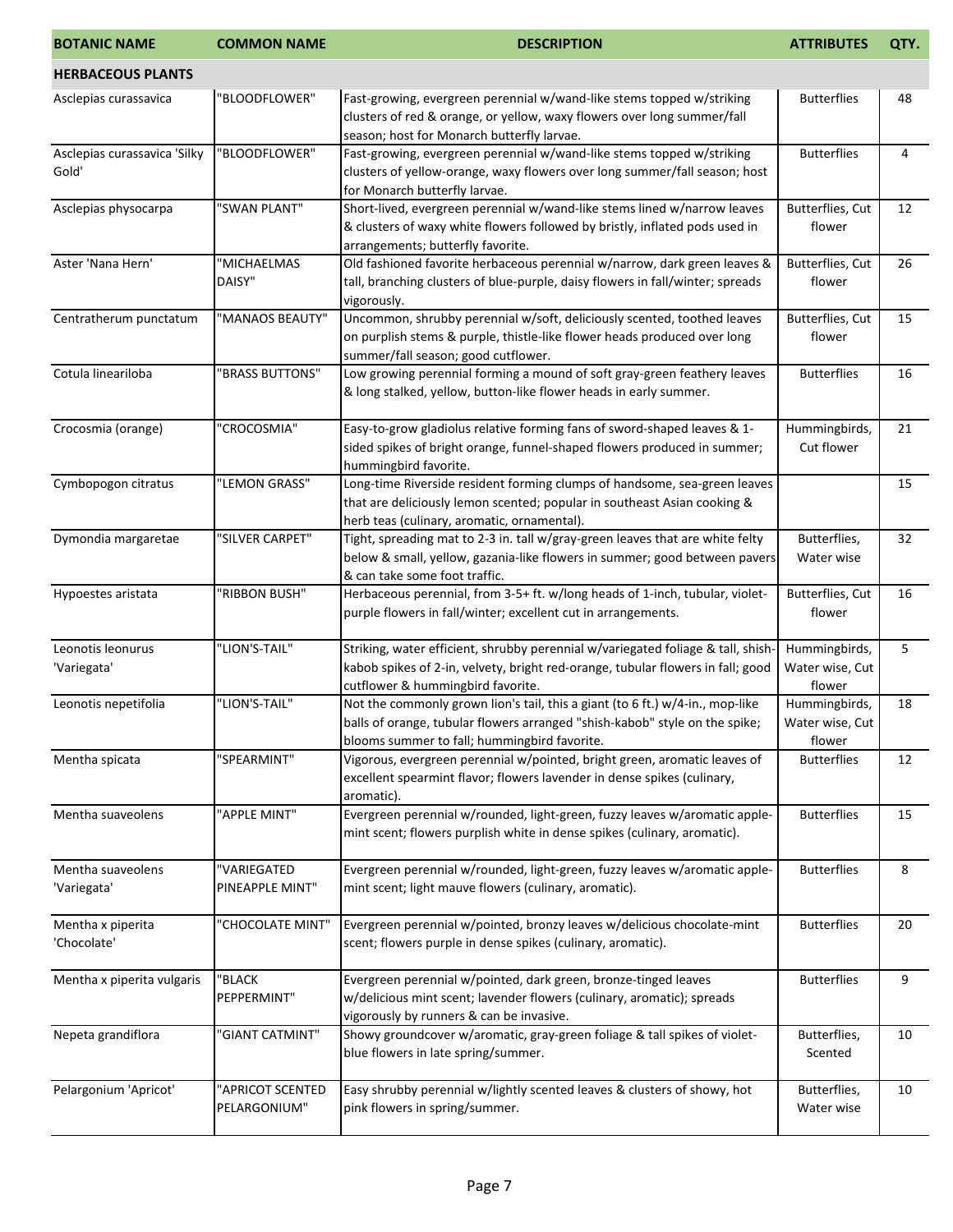| <b>BOTANIC NAME</b>                       | <b>COMMON NAME</b>                     | <b>DESCRIPTION</b>                                                                                                                                                                                               | <b>ATTRIBUTES</b>                                | QTY. |
|-------------------------------------------|----------------------------------------|------------------------------------------------------------------------------------------------------------------------------------------------------------------------------------------------------------------|--------------------------------------------------|------|
| Pelargonium capitatum                     | "ROSE GERANIUM"                        | Easy shrubby perennial w/lightly scented leaves & clusters of showy, pink<br>flowers in spring/summer.                                                                                                           | Butterflies,<br>Water wise                       | 8    |
| Pelargonium gibbosum                      | "GOUTY<br>PELARGONIUM"                 | S. African shrub w/succulent, deeply toothed, blue-green leaves; yellow,<br>night scented flowers in fall; if given summer water it won't go dormant;<br>w/time forms a caudiciform base.                        | Hummingbirds,<br>Butterflies,<br>Water wise,     | 10   |
| Pelargonium 'Oldbury Duet'                | "ANGEL<br>PELARGONIUM"                 | Water efficient, shrubby, old fashioned perennial bearing cream-edged<br>leaves w/crinkled, many-toothed margins & flowers w/2 burgundy upper<br>petals & 3 pink lower petals, mostly in spring.                 | Hummingbirds,<br>Butterflies,<br>Water wise      | 25   |
| Pentas lanceolata (pink)                  | "PINK STAR<br><b>CLUSTERS"</b>         | Tender, shrubby perennial for protected landscape or patio; long, pointed,<br>leaves & compact, terminal clusters of starry, pink flowers over long summer<br>season; good cut flower & container plant.         | Butterflies, Cut<br>flower                       | 35   |
| Pentas lanceolata (red)                   | "RED STAR<br><b>CLUSTERS"</b>          | Tender, shrubby perennial for patio in summer, house in winter; compact<br>clusters of starry, deep red flowers produced over long summer season;<br>good cut flower & butterfly favorite.                       | Butterflies, Cut<br>flower                       | 21   |
| Plectranthus neochilus                    | "LOBSTER FLOWER"                       | Wide-spreading, evergreen perennial w/succulent, fuzzy, strongly aromatic<br>leaves & long-stalked, bracted clusters of tiny, deep blue & purple flowers<br>on & off from spring to fall; for mild Inland areas. | Water wise                                       | 14   |
| Salvia cacaliifolia                       | "GUATEMALAN<br>SAGE"                   | Dense leaved, sprawling perennial w/grass-green, velvety, arrowhead-<br>shaped leaves & loose spikes of gorgeous, gentian blue, tubular flowers<br>often for 8 mo. of the year; best w/dappled shade.            | Hummingbirds                                     | 25   |
| Salvia discolor                           | "ANDEAN SAGE"                          | Unusual perennial w/slender, white branches, widely spaced yellow green<br>leaves, velvety white below, & open spikes of small, near black, tubular<br>flowers w/contrasting pale green calyces.                 | Hummingbirds                                     | 30   |
| Salvia disermas                           | "WILD GIANT SAGE"                      | Upright, evergreen S. African shrub w/pale green, narrow, aromatic leaves<br>& short spikes of white to pale mauve, two-lipped flowers from spring to<br>late summer; good drainage; hard prune every 2-3 yrs.   | Hummingbirds,<br>Water wise,<br>Scented          | 20   |
| Salvia fruticosa                          | "GREEK SAGE"                           | Uncommon sage, long prized in Greece for it's many uses; gray-green,<br>textured, aromatic leaves & spikes of small, tubular, pale lavender flowers in<br>spring; use like culinary sage.                        | Water wise                                       | 9    |
| Salvia heldreichiana                      | "WILD SAGE"                            | Striking perennial from Turkey w/gray-green leaves forming a low dense<br>clump & showy blue-purple flowers on stalks rising to 2-3 ft. from spring<br>through summer.                                           | Hummingbirds,<br>Water wise                      | 27   |
| Salvia 'Indigo Spires'                    | "INDIGO SPIRES<br>SAGE"                | Fast-growing, soft shrub w/rich green leaves & tall, slender, velvety spires of<br>tiny, violet-blue flowers from early summer to frost.                                                                         | Hummingbirds,<br>Cut flower                      | 30   |
| Salvia madrensis 'Red Neck<br>Girl'       | "RED STEMMED<br><b>FORSYTHIA SAGE"</b> | Tall, shrubby perennial w/square, reddish stems, bright green, rough<br>textured, heart-shaped leaves & 1-2-ft. long, spikes of 1-in., butter yellow,<br>tubular flowers in fall/winter; good cut flower.        | Hummingbirds,<br>Cut flower                      | 18   |
| Salvia officinalis ssp.<br>lavandulifolia | "SPANISH SAGE"                         | Handsome selection of culinary sage forming a low carpet of deliciously<br>aromatic, gray-green leaves & spikes of lavender-blue flowers in<br>spring/summer.                                                    | Hummingbirds,<br>Butterflies,<br>Water wise, Cut | 3    |
| Scabiosa columbaria                       | "PINCUSHION<br><b>FLOWER"</b>          | Clumping perennial w/dissected leaves & long-stalked, lavender blue flower<br>heads, like miniature lacecap hydrangeas; good cut & a butterfly favorite.                                                         | Butterflies, Cut<br>flower, Scented              | 21   |
| Scabiosa columbaria<br>'Butterfly Blue'   | "PINCUSHION<br><b>FLOWER"</b>          | Clumping perennial w/dissected leaves & long-stalked, deep blue-lavender<br>flower heads, like miniature lacecap hydrangeas; good cut & a butterfly<br>favorite.                                                 | Butterflies, Cut<br>flower                       | 27   |
| Solanum hindsianum                        | 'BAJA NIGHTSHADE"                      | Heat tolerant shrub w/open growth habit & felty gray-green leaves; 2"<br>lavender flowers; frost tender but grows back from its roots. All parts are<br>poisonous.                                               |                                                  | 3    |
| Tagetes lemmonii                          | "MT. LEMMON<br>MARIGOLD"               | Shrubby perennial w/finely divided, strongly aromatic leaves & large clusters<br>of golden orange flower heads, heavy bloom in winter/spring.                                                                    | Butterflies,<br>Water wise, Cut<br>flower        | 14   |
| Tagetes lucida                            | "LICORICE<br>MARIGOLD"                 | Bushy perennial w/dark green leaves w/black-licorice scent & clusters of<br>yellow flowers in summer.                                                                                                            | Butterflies,<br>Water wise, Cut<br>flower        | 15   |
| Thymus fragrantissimus<br>'Orange'        | THYME"                                 | "FRAGRANT ORANGE   Perennial herb forming a low growing groundcover of tiny, gray/green,<br>aromatic leaves; light pink flowers in summer; needs good drainage.                                                  | Butterflies,<br>Water wise                       | 13   |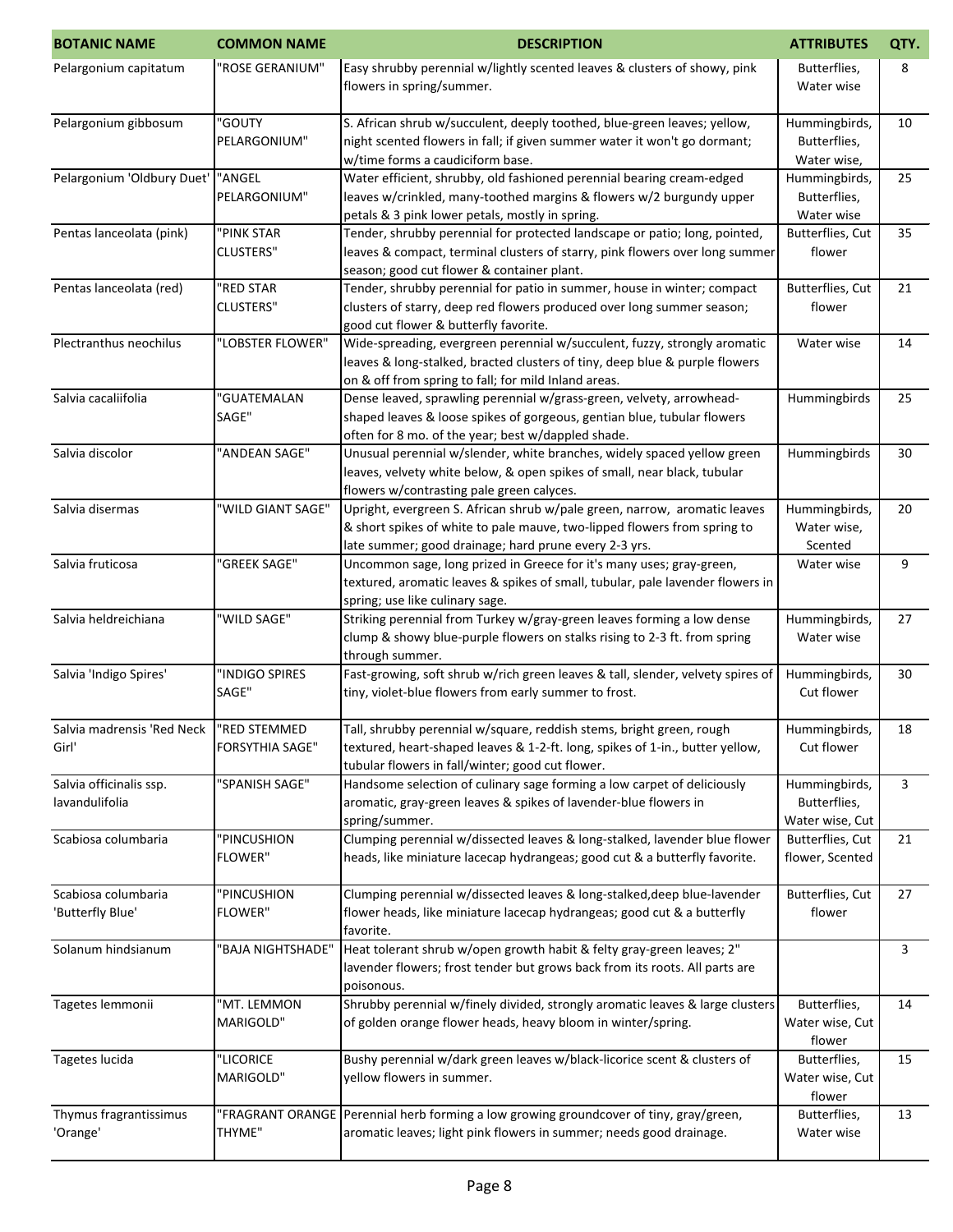| <b>BOTANIC NAME</b>                    | <b>COMMON NAME</b>                 | <b>DESCRIPTION</b>                                                                                                                                                                                         | <b>ATTRIBUTES</b>                                  | QTY.           |
|----------------------------------------|------------------------------------|------------------------------------------------------------------------------------------------------------------------------------------------------------------------------------------------------------|----------------------------------------------------|----------------|
| Verbena lilacina 'De La<br>Mina'       | "CEDROS IS.<br><b>VERBENA"</b>     | Dark-flowered form of this water efficient, shrubby perennial w/lacy foliage<br>& head-like clusters of starry, lavender-pink, deliciously fragrant flowers<br>much of the year.                           | Butterflies,<br>Water wise, Cut<br>flower, Scented | 20             |
| Zephyranthes 'Prairie<br>Sunset'       | "PINK RAIN LILY"                   | Easy perennial from a bulb, w/deep green, grassy foliage & peachy-pink,<br>single-stemmed, crocus-like flowers in summer; flowers born in successive<br>flushes.                                           | Water wise                                         | 27             |
| <b>SHADE PLANTS</b>                    |                                    |                                                                                                                                                                                                            |                                                    |                |
| Abutilon pictum 'Aureo-<br>maculatum'  | "FLOWERING<br>MAPLE"               | Fast-growing, evergreen shrub w/maple-like leaves spotted & blotched<br>w/glowing yellow-white & nodding, bell-shaped, yellow-orange flowers<br>w/crimson veins over long season.                          | Hummingbirds                                       | 30             |
| Begonia 'Pink Shasta'                  | "SHRUB BEGONIA"                    | Shrubby begonia w/succulent stems, shiny, wing-shaped, ruffled leaves &<br>clusters of glistening coral pink flowers w/yellow centers over long summer<br>season; flowers edible.                          | Hummingbirds                                       | 8              |
| Cryptbergia 'Red Burst'                | "CRYPTBERGIA"                      | Unusual pineapple relative forming rosettes of 8-12", succulent, deep<br>bronze-red leaves; small, white flowers are inconspicuous; light shade &<br>moderate watering; good in containers.                |                                                    | $\overline{7}$ |
| Fuchsia 'Gartenmeister<br>Bonstedt'    | "GARTENMEISTER<br><b>FUCHSIA"</b>  | Evergreen shrub for container or landscape w/dark, reddish foliage & spikes<br>of pendant, salmon-red flowers over long season; selected for inland<br>gardens; hummingbird favorite.                      | Hummingbirds                                       | 28             |
| Fuchsia sp. (Jack's)                   | "FUCHSIA"                          | Inland proven, reliable fuchsia; abundant flowers are dainty, 1.5 in., red &<br>violet bells, produced in summer/fall; hummingbird favorite.                                                               | Hummingbirds                                       | 15             |
| Hibiscus schizopetalus                 | "JAPANESE-<br>LANTERN"             | Tender, tall shrub good for protected patio site or containers, w/glossy<br>leaves & indescribable, 3-in., pendant flowers w/feathery, dark red petals<br>w/long, protruding stigma; hummingbird favorite. | Hummingbirds,<br><b>Butterflies</b>                | 5              |
| Justicia carnea                        | "BRAZILIAN PLUME<br><b>FLOWER"</b> | Fast-growing shrub for shade w/bold, textured, dark-green leaves &<br>spectacular, cone-like heads of hot pink, tubular flowers in summer.                                                                 | Hummingbirds                                       | 15             |
| Justicia 'Fruit Salad'                 | "SHRIMP PLANT"                     | Tender shrub for part or light shade in a protected spot; produces reddish-<br>bracted, shrimp-shaped spikes of white tubular flowers over long spring to<br>summer season.                                | Hummingbirds                                       | $\overline{7}$ |
| Odontonema callistachyum               | "PURPLE FIRESPIKE"                 | Fast-growing, bold, evergreen shrub for shade or part shade w/deep green<br>leaves & showy spikes of tiny, rich purple, tubular flowers.                                                                   | Hummingbirds,<br>Cut flower                        | 14             |
| Odontonema strictum                    | "CARDINAL'S<br>GUARD"              | Fast-growing, bold, evergreen shrub for shade or part shade w/handsome,<br>deep green leaves & contrasting spikes of red, tubular flowers.                                                                 | Hummingbirds,<br>Cut flower                        | 21             |
| Ophiopogon chingii<br>'Variegata'      | "MONDO GRASS"                      | Reliable & versatile perennial for shade; handsome tufts of slender, curved,<br>grass-like leaves that are randomly streaked w/yellow; starry, white are<br>followed by irridescent blue fruits.           |                                                    | 7 <sup>7</sup> |
| Plectranthus argentatus                | "SILVER SPUR<br><b>FLOWER"</b>     | Fast-growing, soft shrub grown mostly for the striking, silver-haired, heart-<br>shaped foliage; narrow spikes of tiny, pale lavender flowers.                                                             | <b>Butterflies</b>                                 | 15             |
| Plectranthus forsteri<br>'Marginatus'  | "WHITE-EDGED<br>SPURFLOWER"        | Viny perennial for light shade, related to coleus; velvety, medium green,<br>ovate leaves handsomely margined creamy white; spikes of tiny, pale mauve<br>flowers produced intermittently.                 |                                                    | 18             |
| Polypodium guttatum                    | "MEX. LEATHERY<br>POLYPODY"        | Choice, Mexican, true fern w/leathery, rich green, once-divided fronds<br>growing upright from a short-creeping rhizome; good drainage in filtered<br>sun or shade.                                        |                                                    | 4              |
| Ruttyruspolia 'Phyllis van<br>Heerden' | "RUTTYRUSPOLIA"                    | Compact shrub from Africa w/small medium green leaves above & lighter<br>below & clusters of long lasting, dusky-rose flowers at the branch tips.                                                          | Butterflies, Cut<br>flower                         | 27             |
| Salvia chiapensis                      | "CHIAPAS SAGE"                     | Perennial of open habit to 3 ft. tall by 4 ft. wide, w/shiny, rich green leaves &<br>erect, foot-long spikes of tubular, magenta flowers in summer; hummingbird<br>favorite.                               | Hummingbirds                                       | 25             |
| Veltheimia bracteata                   | "VELTHEIMIA"                       | Choice bulb for light shade w/handsome, wavy-edged, shiny foliage & long-<br>stemmed, spike-like clusters of tubular, green-tipped pink flowers in late<br>winter/early spring; can be kept dry in summer. | Hummingbirds,<br>Cut flower                        | 15             |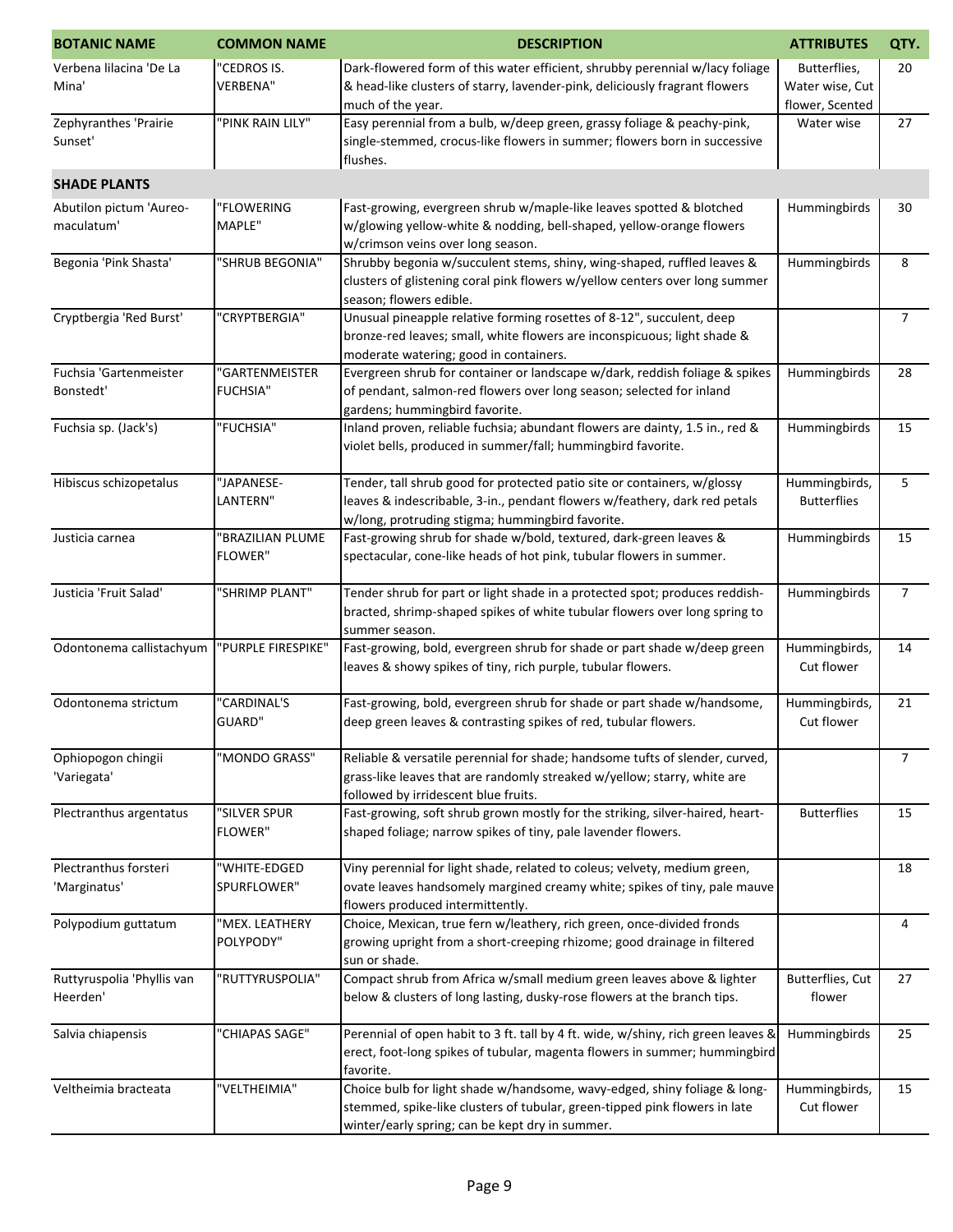| <b>BOTANIC NAME</b>                | <b>COMMON NAME</b>                | <b>DESCRIPTION</b>                                                                                                                                                                                                    | <b>ATTRIBUTES</b>                           | QTY.           |
|------------------------------------|-----------------------------------|-----------------------------------------------------------------------------------------------------------------------------------------------------------------------------------------------------------------------|---------------------------------------------|----------------|
| Viola odorata                      | "SWEET VIOLET"                    | Tough, old-fashioned, low-growing perennial, w/fragrant, edible, blue-<br>purple flowers over long spring season.                                                                                                     | Cut flower,<br>Scented                      | 8              |
| <b>SHRUBS</b>                      |                                   |                                                                                                                                                                                                                       |                                             |                |
| Aloysia triphylla                  | "LEMON VERBENA"                   | Large, open shrub w/sandpapery, bright green, deliciously lemon-scented<br>leaves used in teas & potpourri; clusters of tiny white flowers in summer.                                                                 | Butterflies, Cut<br>flower                  | 13             |
| Aloysia virgata                    | "ALMOND-SCENTED<br>ALOYSIA"       | Rare, open shrub w/long, rough-textured, gray-green leaves & tiny white<br>flowers born in dense, narrowly conical, clusters at the shoot tips in summer<br>these sweetly scented of almond extract.                  | Butterflies,<br>Scented                     | 14             |
| Anisodontea fruticosa              | "FALSE MALLOW"                    | Fast-growing, water-efficient, South African shrub w/intense pink to<br>magenta, hibiscus-like flowers with cranberry colored eye & delicate, soft<br>green foliage.                                                  | Hummingbirds,<br>Butterflies,<br>Water wise | 10             |
| Artemisia absinthium               | "WORMWOOD"                        | Handsome, woody perennial with silvery-gray, finely divided, aromatic<br>foliage; good for beds, borders & rock gardens; deadhead to control self-<br>seeding.                                                        | Water wise                                  | 10             |
| Ballochia rotundifolia             | 'BALLOCHIA"                       | Attractive low growing shrub w/dark green boxwood type leaves; 1 in.<br>orange tubular flowers; needs good drainage.                                                                                                  | Water wise                                  | 25             |
| Brugmansia 'Bill Gary'             | "ANGEL'S TRUMPET"                 | Large shrub/small tree w/velvety leaves & huge, pendant, night-fragrant,<br>trumpet-shaped, double, apricot flower; spectacular!                                                                                      | Scented                                     | $\overline{7}$ |
| Brugmansia 'Dr. Seuss'             | "ANGEL'S TRUMPET"                 | Large shrub/small tree w/huge, pendant, night-fragrant, trumpet-shaped,<br>cantaloupe-colored flowers; spectacular!                                                                                                   | Scented                                     | 5              |
| Buddleia asiatica                  | "WHITE BUTTERFLY<br><b>BUSH"</b>  | Large, deciduous shrub/small tree w/felty leaves & long branching spikes of<br>tiny, white, freesia-scented flowers in winter; floral fragrance carries<br>through the garden; prune after bloom; butterfly favorite. | Butterflies,<br>Scented                     | 22             |
| Buddleia davidii 'Black<br>Knight' | 'BUTTERFLY BUSH"                  | Fast-growing shrub w/leaves dark green above & white felty below & dense,<br>conical spikes of small, dark purple flowers in summer; butterfly favorite!                                                              | <b>Butterflies</b>                          | 3              |
| Buddleia fallowiana                | 'BUTTERFLY BUSH"                  | Fast-growing shrub w/felty gray leaves & dense, conical spikes of small, lilac-<br>blue flowers in summer; butterfly favorite!                                                                                        | Butterflies,<br>Scented                     | 22             |
| Buddleia marrubifolia              | "WOOLLY BUTTERFLY<br><b>BUSH"</b> | Unique Chihuahuan Desert shrub w/small, white-fuzzy leaves & globular<br>clusters of bright yellow-orange flowers in summer/fall.                                                                                     | Butterflies,<br>Water wise                  | 8              |
| Buddleia salviifolia               | "SOUTH AFRICAN<br>SAGE WOOD"      | Large shrub or small tree; "butterfly bush" w/narrow, silver-felty leaves &<br>conical spikes of small, orange-eyed, pale lilac, fragrant flowers in<br>fall/winter; butterfly favorite.                              | Butterflies,<br>Scented                     | 26             |
| Buddleia x weyeriana<br>'Bicolor'  | 'BUTTERFLY BUSH"                  | Fast-growing shrub w/felty, lance-shaped leaves & conical clusters of tiny,<br>fragrant flowers, a blend of lavender & butterscotch yellow, in summer/fall;<br>prune after bloom; butterfly favorite.                 | Butterflies,<br>Scented                     | 10             |
| Buddleia x weyeriana<br>'Sungold'  | "BUTTERFLY BUSH"                  | Fast-growing shrub w/lance-shaped leaves & globular clusters of tiny, butter<br>yellow, fragrant flowers in summer/fall; prune after bloom; butterfly<br>favorite.                                                    | Butterflies,<br>Scented                     | 13             |
| Calycanthus occidentalis           | "WERN SPICE BUSH"                 | Calif. native, deciduous, streamside shrub w/6 in., bright green leaves that<br>turn yellow in fall & water-lily-like, narrow-petaled, maroon flowers w/a<br>wine barrel scent produced in summer.                    | CA native                                   | 10             |
| Capparis spinosa                   | "CAPER"                           | Hard-to-find, Mediterranean scrambling shrub w/round leaves and striking,<br>3-in., white flowers w/a lavender brush of protruding stamens; unopened,<br>pickled buds are capers; needs good drainage.                | Water wise                                  | 14             |
| Ceratostigma abyssinica            | "ETHIOPIAN<br>PLUMBAGO"           | Evergreen, mounding, small shrub w/rounded, bronze edged leaves & 1 1/4<br>in., intense sky blue flowers in late summer; butterfly favorite; protect from<br>frost.                                                   | <b>Butterflies</b>                          | 4              |
| Clerodendrum ugandense             | "BLUE BUTTERFLY<br><b>FLOWER"</b> | Large, graceful, evergreen shrub w/dark-green, narrow leaves & clusters of<br>two-toned, lavender blue, butterfly shaped flowers over long summer<br>season.                                                          | <b>Butterflies</b>                          | 8              |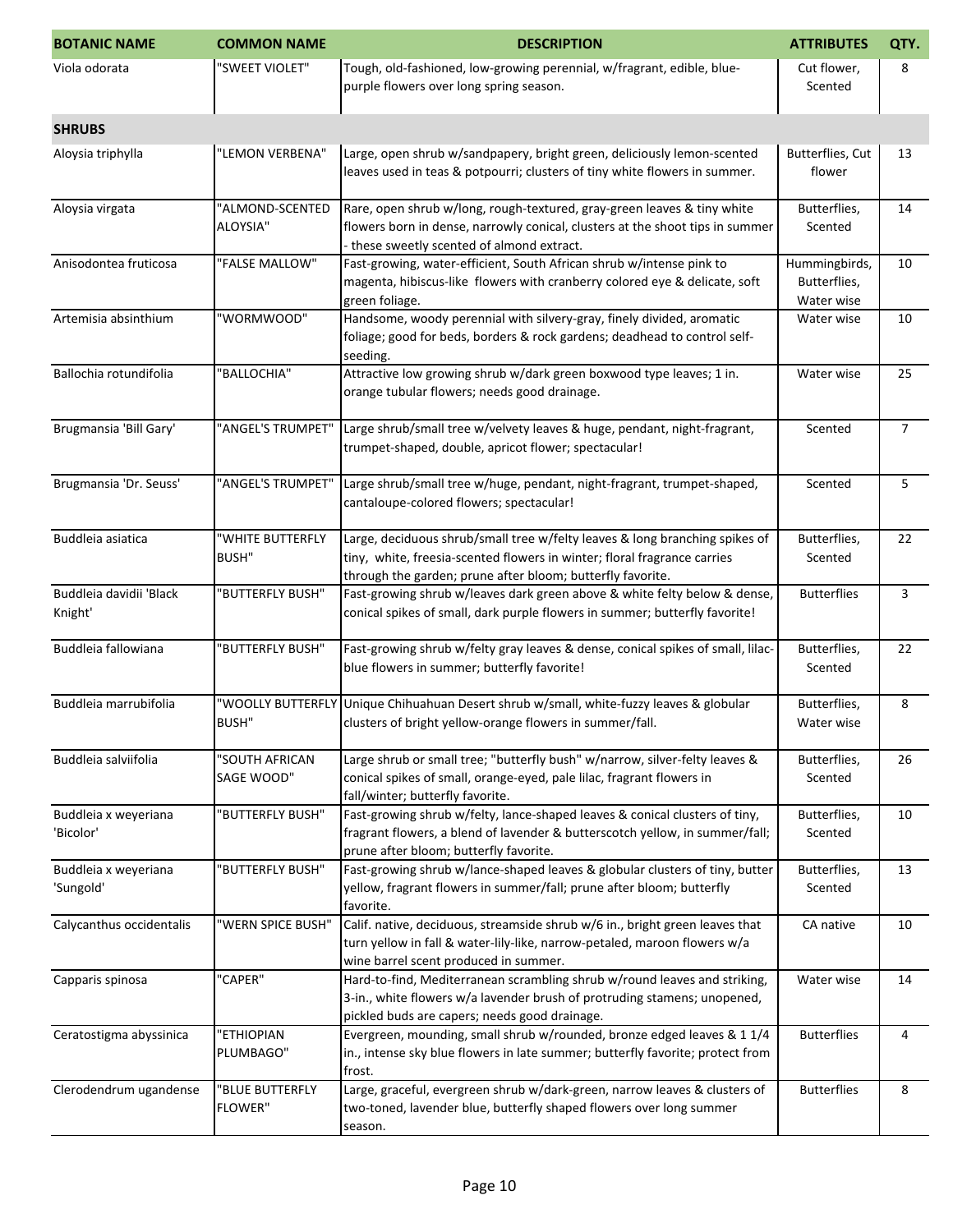| <b>BOTANIC NAME</b>           | <b>COMMON NAME</b> | <b>DESCRIPTION</b>                                                                                                                                   | <b>ATTRIBUTES</b>         | QTY.           |
|-------------------------------|--------------------|------------------------------------------------------------------------------------------------------------------------------------------------------|---------------------------|----------------|
| Cnidoscolus aconitifolius     | "TREE SPINACH"     | Curious Mex. shrub w/thick branches, & long-stalked, lobed leaves that have                                                                          | <b>Butterflies</b>        | 11             |
|                               |                    | long been eaten cooked like spinach, & rounded heads of small, white,                                                                                |                           |                |
|                               |                    | starry flowers; uncooked foliage is poisonous.                                                                                                       |                           |                |
| Cocculus laurifolius          | "LAUREL-LEAVED     | Attractive screen or background plant w/6" shiny, leathery leaves; usually                                                                           |                           | 4              |
|                               | <b>SNAIL TREE"</b> | multistemmed w/arching, spreading growth; can be pruned to keep small,                                                                               |                           |                |
|                               |                    | trained as a tree or espaliered.                                                                                                                     |                           |                |
| Cordyline 'Electric Flash'    | "ELECTRIC FLASH    | Clumping form of this New Zealand shrub w/strap-like leaves w/chocolate                                                                              | Scented                   | 4              |
| (P#26, 267)                   | <b>CORDYLINE"</b>  | center & cream margins; fragrant white flowers in spring.                                                                                            |                           |                |
|                               |                    |                                                                                                                                                      |                           |                |
| Correa 'Dusky Bells'          | "AUSTRALIAN        | Water efficient, low shrub low shrub spreading to 3+ ft., w/rich olive green,                                                                        | Hummingbirds,             | 14             |
|                               | <b>FUCHSIA"</b>    | sandpapery leaves & bell-shaped, rosy-red flowers over long winter season;                                                                           | Water wise                |                |
|                               |                    | needs good drainage.                                                                                                                                 |                           |                |
| Correa 'Ivory Bells'          | "AUSTRALIAN        | Water efficient, low shrub spreading to 6+ ft., dark green leaves that are                                                                           | Hummingbirds,             | 10             |
|                               | <b>FUCHSIA"</b>    | white-felty below & flared, bell-shaped, creamy white flowers over long                                                                              | Water wise                |                |
| Cuphea 'Starrfire'            | "STARRFIRE CUPHEA' | winter season; needs good drainage.<br>Heat-loving shrub to 4 ft. tall w/deep green, bronze-tinged leaves; flowers                                   | Hummingbirds,             | 17             |
|                               |                    | are rosy-red tubes tipped by contrasting purple & white, starry petal lobes;                                                                         | Cut flower                |                |
|                               |                    | flowers spring to fall.                                                                                                                              |                           |                |
| Duranta repens 'Sarasota'     | "SKYFLOWER"        | Fast-growing, fountain-shaped shrub w/bright green, 3-4-in. leaves, strings                                                                          | <b>Butterflies</b>        | 15             |
|                               |                    | of starry, dark blue flowers that smell of cake batter & showy, yellow fruits                                                                        |                           |                |
|                               |                    | in summer; butterfly favorite.                                                                                                                       |                           |                |
| Dyschoriste thunbergiiflora   | "PURPLE BELLS"     | Fast growing E. African, medium sized shrub w/masses of spectacular, dark                                                                            | <b>Butterflies</b>        | 9              |
|                               |                    | blue, trumpet shaped flowers w/purple throats; needs good drainage in                                                                                |                           |                |
|                               |                    | winter.                                                                                                                                              |                           |                |
| Eremophila calorhabdos        | "RED ROD EMU       | Unusual Australian shrub w/upright stalks from a single stem; gray-green                                                                             | Hummingbirds,             | 20             |
|                               | <b>BUSH"</b>       | oblong leaves & tubular flowers changing from orange to pink; needs good                                                                             | Water wise, Cut           |                |
|                               |                    | drainage.                                                                                                                                            | flower                    |                |
| Eremophila glabra             | "MINGENEW GOLD     | Low growing, water efficient shrub from Australia, about 1 ft. high &                                                                                | Hummingbirds,             | 21             |
| 'Mingenew Gold'               | <b>EMU BUSH"</b>   | spreading 9-12 ft. w/narrow, bright green leaves & tubular, yellow flowers                                                                           | Water wise                |                |
|                               |                    | w/protruding stamens produced much of the year.                                                                                                      |                           |                |
| Gossypium hirsutum            | "UPLAND COTTON"    | Perennial form of this intering plant, a shrub to 9 ft. tall w/2-in. yellow                                                                          |                           | 10             |
|                               |                    | flowers; true cotton grown for the cotton bolls produced in late summer,                                                                             |                           |                |
|                               |                    | either as a curiosity or for the useful fiber.                                                                                                       |                           |                |
| Helichrysum italicum          | "CURRY PLANT"      | Normally dusty gray in color, new growth takes on a greener appearance;<br>small, dark yellow flowerheads make a show summer to fall; good on sunny, | Butterflies,              | 14             |
|                               |                    | arid slopes.                                                                                                                                         | Water wise, Cut<br>flower |                |
| Iochroma cyaneum 'Red         | "RED WINE          | Fast-growing shrub, w/large clusters of tubular, dark blue-purple flowers                                                                            | Hummingbirds              | 25             |
| Wine'                         | <b>IOCHROMA"</b>   | over long summer season; good espalier; hummingbird favorite.                                                                                        |                           |                |
|                               |                    |                                                                                                                                                      |                           |                |
| Iochroma fuchsoides           | "SCARLET           | Fast-growing shrub, w/large clusters of tubular, dark blue-purple flowers                                                                            | Hummingbirds              | 5              |
|                               | IOCHROMA"          | over long summer season; good espalier; hummingbird favorite.                                                                                        |                           |                |
|                               |                    |                                                                                                                                                      |                           |                |
| Justicia brandegeeana         | "SHRIMP PLANT"     | Tender shrub for part or light shade in a protected spot; produces red-                                                                              | Hummingbirds              | 10             |
|                               |                    | bracted, shrimp-shaped spikes of white tubular flowers over long spring to                                                                           |                           |                |
|                               |                    | summer season.                                                                                                                                       |                           |                |
| Justicia sericea              | "JUSTICIA"         | Water efficient, Peruvian shrub w/small dark green leaves & 2-in., bright                                                                            | Hummingbirds              | 19             |
|                               |                    | red, tubular flowers w/a conspicuous lip produced throughout warm                                                                                    |                           |                |
|                               |                    | weather; hummingbird favorite.                                                                                                                       |                           |                |
| Justicia sericea 'Inca Queen' | "INCA QUEEN"       | Water efficient, Peruvian shrub w/small dark green leaves & 2-in., bright                                                                            | Hummingbirds              | 13             |
|                               |                    | red, tubular flowers w/a conspicuous lip produced throughout warm                                                                                    |                           |                |
|                               |                    | weather; hummingbird favorite.                                                                                                                       |                           |                |
| Justicia spicigera            | "MEXICAN           | Water efficient, heat-loving, rounded shrub w/bright green leaves & clusters                                                                         | Butterflies,              | $\overline{7}$ |
|                               | HONEYSUCKLE"       | of orange, tubular flowers produced continuously.                                                                                                    | Water wise, Cut           |                |
|                               |                    |                                                                                                                                                      | flower                    |                |
| Lantana camara 'Dallas Red'   | "LANTANA"          | Easy, heat-loving, mounding shrub w/dark green, sandpapery leaves &                                                                                  | Butterflies,              | 14             |
|                               |                    | rounded heads of starry flowers opening yellow & aging to orange then red;<br>butterfly favorite.                                                    | Water wise                |                |
| Lantana camara 'Radiation'    | "LANTANA"          | Easy, heat-loving, mounding shrub w/dark green, sandpapery leaves &                                                                                  | Butterflies,              | 15             |
|                               |                    | rounded heads of starry flowers opening yellow & aging to rich orange-red;                                                                           | Water wise                |                |
|                               |                    | butterfly favorite.                                                                                                                                  |                           |                |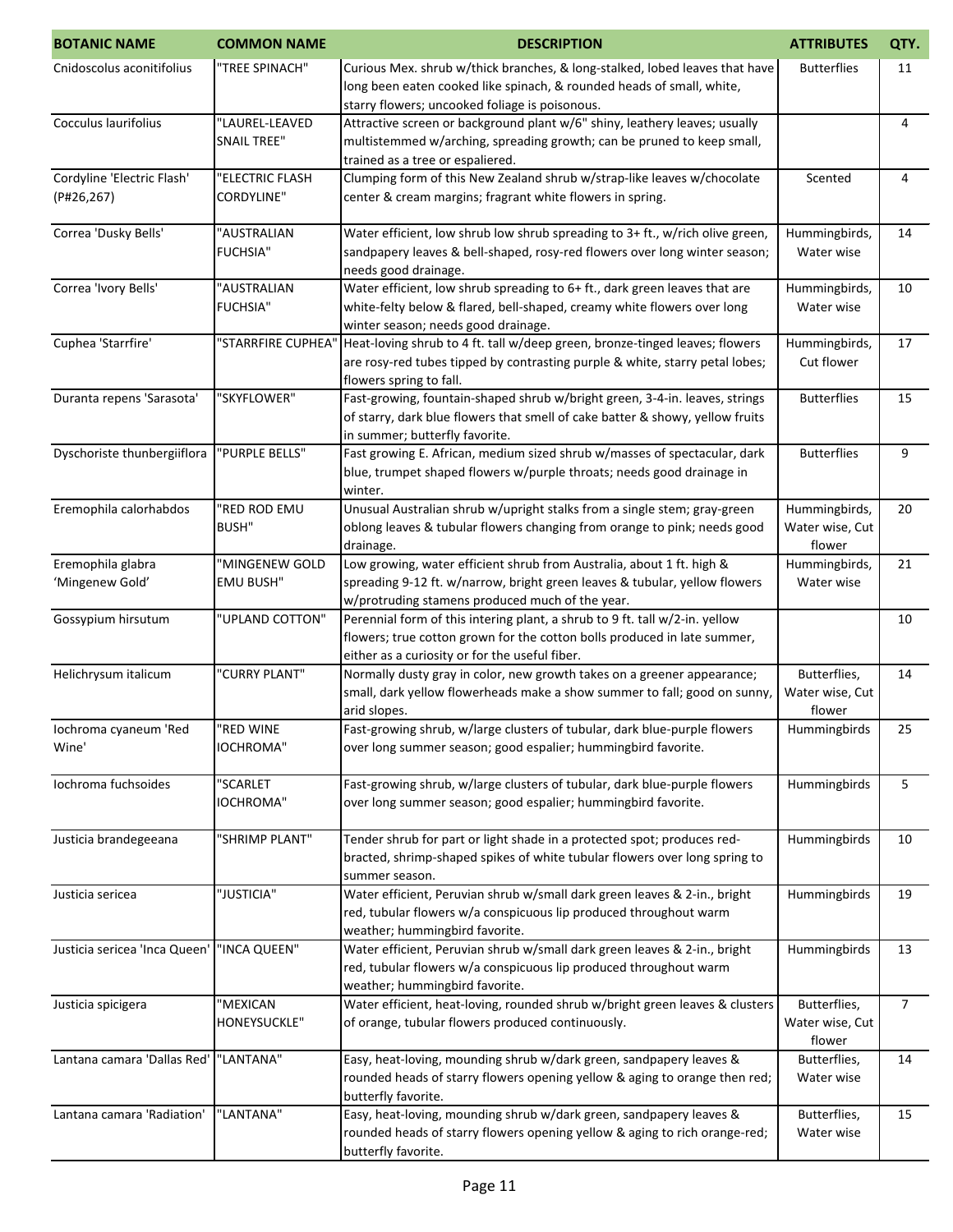| <b>BOTANIC NAME</b>                                         | <b>COMMON NAME</b>               | <b>DESCRIPTION</b>                                                                                                                                                                                               | <b>ATTRIBUTES</b>                          | QTY. |
|-------------------------------------------------------------|----------------------------------|------------------------------------------------------------------------------------------------------------------------------------------------------------------------------------------------------------------|--------------------------------------------|------|
| Limoniastrum<br>monopetalum                                 | "LIMONIASTRUM"                   | Uncommon statice relative, a small shrub w/fleshy, gray-green leaves & airy<br>panicles of tiny, purple, papery flowers that dry violet; needs good drainage.                                                    | Butterflies,<br>Water wise                 | 15   |
| Malvaviscus arboreus                                        | "TURKSCAP"                       | Large, spreading or clambering shrub w/fresh green foliage w/red,<br>pendulous flowers throughout warm weather; hummingbird favorite.                                                                            | Hummingbirds                               | 16   |
| Pavonia missionum                                           | "PAVONIA"                        | Fast-growing, open shrub w/slender, wand-like branches & bristly, toothed<br>leaves; plants dotted w/satiny red, cup-shaped flowers over long spring-<br>summer season.                                          | Hummingbirds                               | 16   |
| Phlomis purpurea                                            | "PINK JERUSALEM<br>SAGE"         | Uncommon, evergreen, water efficient shrub w/textured, gray-green, woolly<br>leaves & tall, shish-kabob spikes of 2-lipped, hooded, pink flowers over long<br>summer season.                                     | Water wise, Cut<br>flower                  | 20   |
| Prostanthera ovalifolia<br>'Variegata'                      | "VARIEGATED MINT<br><b>BUSH"</b> | Fast-growing, evergreen, Aust. shrub w/small, rounded, aromatic leaves<br>edged cream & 1/2 in., bright purple, trumpet-shaped flowers in spring;<br>needs good drainage.                                        | Hummingbirds                               | 4    |
| Rhagodia spinescens                                         | "AUST. SALTBUSH"                 | Water efficient, fast-growing, ground-covering shrub from Australia w/fine-<br>textured, silvery-green foliage; flowers insignificant; excellent large-scale<br>groundcover or slope cover.                      | Water wise                                 | 17   |
| Rosa sp. (Assorted)                                         | "ROSE"                           | Popular deciduous shrub w/lush, green divided leves & flowers as marked<br>produced over long spring to fall season.                                                                                             | Butterflies, Cut<br>flower, Scented        | 9    |
| Rosmarinus officinalis<br>'Golden Rain'                     | "GOLDEN RAIN<br><b>ROSEMARY"</b> | Gold-leaved form of this popular, water-efficient shrub w/aromatic, close-<br>set leaves that are gold-toned from fall to spring & small, light blue flowers<br>over long winter season; leaves used in cooking. | Butterflies,<br>Water wise, Cut<br>flower  | 9    |
| Rosmarinus officinalis<br>'Madalene Hill'                   | "ROSEMARY"                       | Sturdy, upright form of this popular, water-efficient shrub w/rich green,<br>aromatic foliage & light blue flowers winter to spring.                                                                             | Butterflies,<br>Water wise, Cut<br>flower  | 3    |
| Rosmarinus officinalis<br>'Prostratus'                      | "ROSEMARY"                       | Low growing form of this popular, water-efficient shrub w/deep green,<br>aromatic foliage & light-blue flowers over long season; leaves used in<br>cooking.                                                      | Butterflies,<br>Water wise, Cut<br>flower  | 27   |
| Ruttya fruticosa 'Orange<br>Dragon'                         | "ORANGE MONKEY-<br><b>FACE"</b>  | Rare, evergreen, east African shrub w/angular branches, 2-in., crinkled<br>leaves & clusters of striking, orange, 2-lipped flowers w/a dark red blotch on<br>the lip; blooms in summer.                          | Hummingbirds                               | 24   |
| Sageretia theezans                                          | "CHINESE SWEET<br>PLUM"          | Often used for creating bonsai, this southern China shrub can grow to 9 ft.;<br>small, bright green leaves & white flowers; small, edible berries; protect<br>from frost.                                        |                                            | 15   |
| Salvia albicaulis x S. africana- "AFRICAN SAGE"<br>caerulea |                                  | Evergreen shrub w/small, gray-green leaves & spikes of lavender flowers<br>w/mauve calyxes in spring.                                                                                                            | Hummingbirds,<br>Water wise, Cut<br>flower | 13   |
| Salvia cedrosensis                                          | "CEDROS IS. SAGE"                | A water efficient, evergreen, Baja Calif. native shrub w/small, silvery-gray,<br>felty leaves on near white stems & loose spikes of small, two-lipped, blue<br>flowers produced much of the year.                | Hummingbirds,<br>Water wise                | 9    |
| Salvia chamelaeagnea                                        | "ROUGH BLUE SAGE"                | Upright, evergreen S. African shrub w/medium green, 3/4-in., aromatic<br>leaves & compact spikes of 1-in., blue & white, two-lipped flowers<br>w/purplish calyxes in summer/fall; good drainage.                 | Hummingbirds,<br>Water wise, Cut<br>flower | 30   |
| Salvia coahuilensis                                         | "COAHUILA SAGE"                  | Attractive little shrub w/1 in. olive-green, aromatic, leaves and spikes of<br>vibrant purple flowers; good for groundcover or border; hummingbird<br>favorite.                                                  | Hummingbirds,<br>Water wise,<br>Scented    | 24   |
| Salvia greggii 'Alba'                                       | "AUTUMN SAGE"                    | Water-efficient, much branched shrub w/tiny, aromatic leaves & abundant<br>spikes of white, 1-in. flowers over a long season; hummingbird favorite.                                                              | Hummingbirds,<br>Water wise                | 20   |
| Salvia greggii 'Summer<br>Peach'                            | "AUTUMN SAGE"                    | Water-efficient, much-branched shrub w/tiny, aromatic leaves, abundant<br>spikes of salmon-orange, 1-in., two-lipped flowers from spring to fall;<br>hummingbird favorite.                                       | Hummingbirds,<br>Water wise                | 24   |
| Salvia leucantha 'Highview<br>Dwarf'                        | "MEXICAN BUSH<br>SAGE"           | Compact form of this fast-growing shrub w/long, narrow, felty leaves &<br>abundant, velvety spikes of purple & white flowers over long summer to<br>winter season.                                               | Hummingbirds,<br>Water wise, Cut<br>flower | 20   |
| Salvia melissodora                                          | "GRAPE-SCENTED<br>SAGE"          | Graceful, southern Mexican shrub w/~1 in. green leaves above & downy<br>silver underneath; small, grape-scented flower attract pollinators from<br>spring through fall.                                          | Hummingbirds,<br>Butterflies,<br>Scented   | 5    |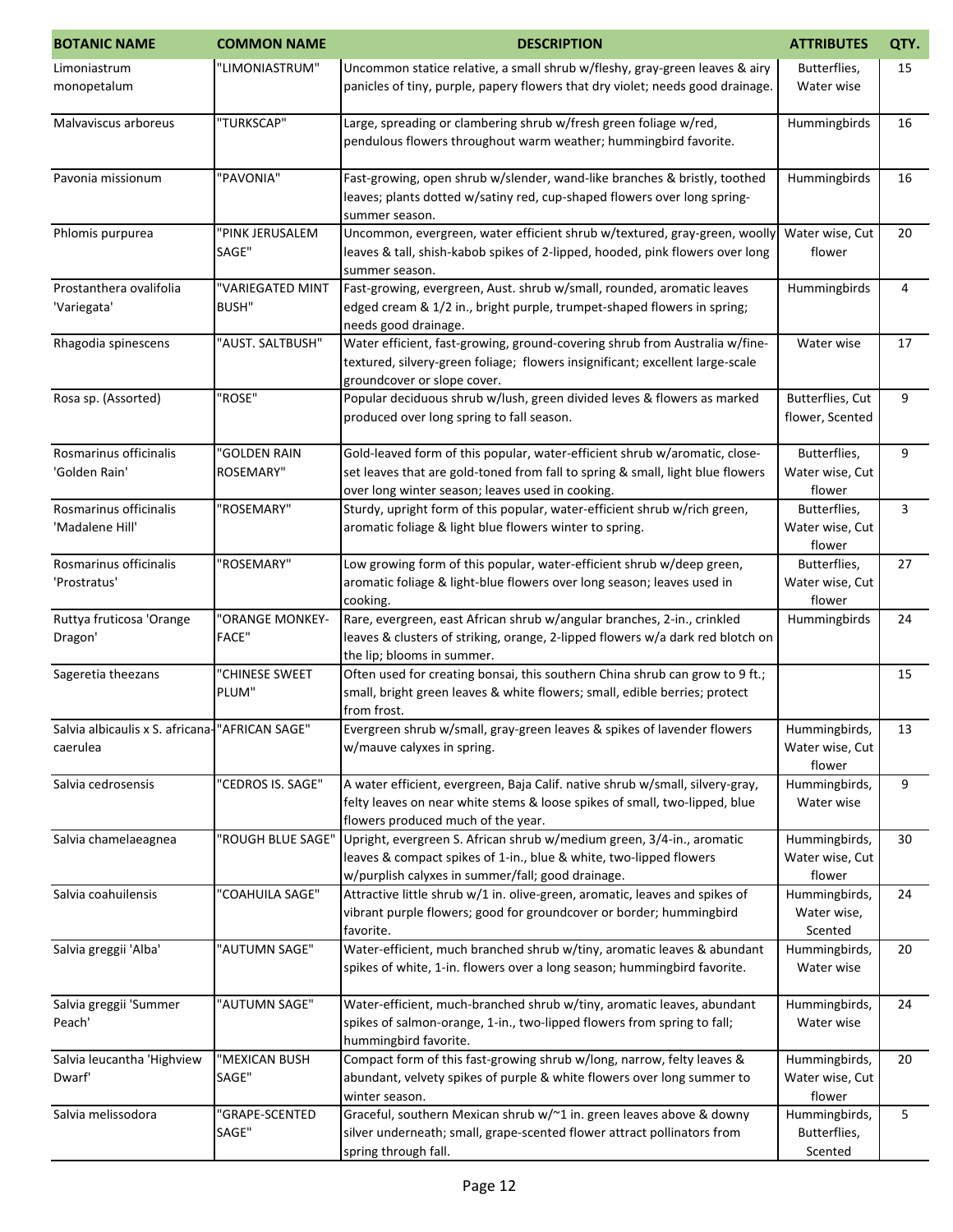| <b>BOTANIC NAME</b>                          | <b>COMMON NAME</b>  | <b>DESCRIPTION</b>                                                                                                                                                                                      | <b>ATTRIBUTES</b>                           | QTY. |
|----------------------------------------------|---------------------|---------------------------------------------------------------------------------------------------------------------------------------------------------------------------------------------------------|---------------------------------------------|------|
| Salvia 'Mesa Azure'                          | "AUTUMN SAGE"       | Water-efficient, much-branched shrub w/tiny, aromatic leaves, abundant<br>spikes of blue purple, 1-in., two-lipped flowers from spring to fall;<br>hummingbird favorite.                                | Hummingbirds,<br>Water wise                 | 6    |
| Salvia purpurea                              | "LILAC SALVIA"      | Fast-growing, evergreen shrub w/heart-shaped leaves & abundant,<br>branching spikes of velvety, tubular, lavender-purple flowers over long<br>fall/winter season; hummingbird favorite.                 | Hummingbirds                                | 4    |
| Salvia urica 'Compacta'                      | "BLUE BUSH SAGE"    | Dramatic masses of purplish-blue flowers throughout summer - fall w/hairy,<br>textured, green, aromatic leaves; good drainage; protect from frost.                                                      | Hummingbirds,<br>Scented                    | 9    |
| Salvia wagneriana                            | "PINK-BRACT SALVIA" | Fast-growing shrub w/light green, heart-shaped leaves & gorgeous pink-<br>bracted racemes of pink, tubular flowers over long winter season.                                                             | Hummingbirds,<br>Cut flower                 | 3    |
| Salvia 'Waverly'                             | "WAVERLY SAGE"      | Hybrid salvia w/narrow, textured leaves & long spikes of white, tubular<br>flowers w/a purple tinge, blooming almost continuously; good cut in<br>arrangements.                                         | Hummingbirds,<br>Butterflies, Cut<br>flower | 17   |
| Salvia x jamensis (Assorted<br>colors)       | "AUTUMN SAGE"       | Water-efficient, much-branched shrub w/tiny, aromatic leaves, abundant<br>spikes of 2-lipped flowers in assorted colors, often w/contrasting, darker<br>calyxes; hummingbird favorite.                  | Hummingbirds,<br>Water wise                 | 6    |
| Salvia x jamensis (dwarf<br>rose red)        | "AUTUMN SAGE"       | Water-efficient shrub w/tiny, aromatic leaves, abundant spikes of 1 -in., two<br>lipped, deep rose red flowers w/dark reddish calyces from spring to fall;<br>hummingbird favorite.                     | Hummingbirds,<br>Water wise                 | 30   |
| Salvia x jamensis (fuchsia<br>purple)        | "AUTUMN SAGE"       | Water-efficient, much-branched shrub w/tiny, aromatic leaves, abundant<br>spikes of compartively large, fuchsia purple flowers & contrasting, darker<br>calyxes; hummingbird favorite.                  | Hummingbirds,<br>Water wise                 | 30   |
| Salvia x jamensis (light pink) "AUTUMN SAGE" |                     | Water-efficient shrub w/tiny, aromatic leaves, abundant spikes of light pink,<br>1-in. flowers & contrasting, near black calyxes & flower stems; hummingbird<br>favorite.                               | Hummingbirds,<br>Water wise                 | 20   |
| Salvia x jamensis (orange<br>pink)           | "AUTUMN SAGE"       | Water-efficient, much-branched shrib w/tiny, aromatic leaves, abundant<br>spikes of orange pink, 1-in. orange pink flowers w/purple tinged calyxes;<br>hummingbird favorite.                            | Hummingbirds,<br>Water wise                 | 19   |
| Salvia x jamensis (Yellow<br>w/pink)         | "AUTUMN SAGE"       | Water-efficient shrub w/tiny, aromatic leaves & abundant spikes of 1-in.,<br>yellow flowers blushed pink & w/contrasting, darker calyxes & flower stems;<br>hummingbird favorite.                       | Hummingbirds,<br>Water wise                 | 30   |
| Salvia x jamensis 'Ann<br>Platzer'           | "AUTUMN SAGE"       | Water-efficient, much-branched shrub w/tiny, aromatic leaves & abundant<br>spikes of 1 in., red & pink, bicolored flowers; blooms spring to fall;<br>hummingbird favorite.                              | Hummingbirds,<br>Water wise                 | 10   |
| Salvia x jamensis 'Betty<br>Moore 2'         | "AUTUMN SAGE"       | Water-efficient shrub w/tiny, aromatic leaves, abundant spikes of purple-<br>pink, 1-in. flowers & contrasting, darker flower stems; hummingbird<br>favorite.                                           | Hummingbirds,<br>Water wise                 | 30   |
| Salvia x jamensis 'Bob &<br>Bernie'          | "AUTUMN SAGE"       | Fast-growing, water-efficient shrub w/tiny, aromatic leaves & abundant<br>spikes of 2-lipped, 1-in. deep magenta flowers w/dark calyxes over long<br>spring to fall season; hummingbird favorite.       | Hummingbirds,<br>Water wise                 | 40   |
| Salvia x jamensis 'Hal<br>Snyder'            | "AUTUMN SAGE"       | Water-efficient shrub w/tiny, aromatic leaves, abundant spikes of 1-in., two-<br>lipped, scarlet red flowers w/white throats & dark calyces from spring to fall;<br>hummingbird favorite.               | Hummingbirds,<br>Water wise                 | 31   |
| Salvia x jamensis 'K's Siren'                | "AUTUMN SAGE"       | Water-efficient shrub w/tiny, aromatic leaves, abundant spikes of 1-in., two-<br>lipped, bright red flowers from spring to fall; hummingbird favorite.                                                  | Hummingbirds,<br>Water wise                 | 24   |
| Salvia x jamensis 'Merial<br>Everett'        | "AUTUMN SAGE"       | Water-efficient shrub w/tiny, aromatic leaves, abundant spikes of 1 in., two-<br>lipped, clear red flowers from spring to fall; hummingbird favorite.                                                   | Hummingbirds,<br>Water wise                 | 22   |
| Salvia x jamensis 'Monika'                   | "AUTUMN SAGE"       | Water-efficient, much-branched shrub w/tiny, aromatic leaves & abundant<br>spikes of 1 in., purple & red, bicolored flowers; blooms spring to fall;<br>hummingbird favorite.                            | Hummingbirds,<br>Water wise                 | 16   |
| Salvia x jamensis 'Pinky's<br>Promise'       | "AUTUMN SAGE"       | Water-efficient, much-branched shrub w/tiny, aromatic leaves & abundant<br>spikes of 1 in., shell pink blooms spring to fall; hummingbird favorite.                                                     | Hummingbirds,<br>Water wise                 | 30   |
| Salvia x jamensis 'Twilight'                 | "AUTUMN SAGE"       | Water-efficient shrub w/tiny, aromatic leaves along purple-black stems &<br>abundant spikes of 1 in., delicate pink flowers w/contrasting dark calyxes;<br>blooms spring to fall; hummingbird favorite. | Hummingbirds,<br>Water wise                 | 16   |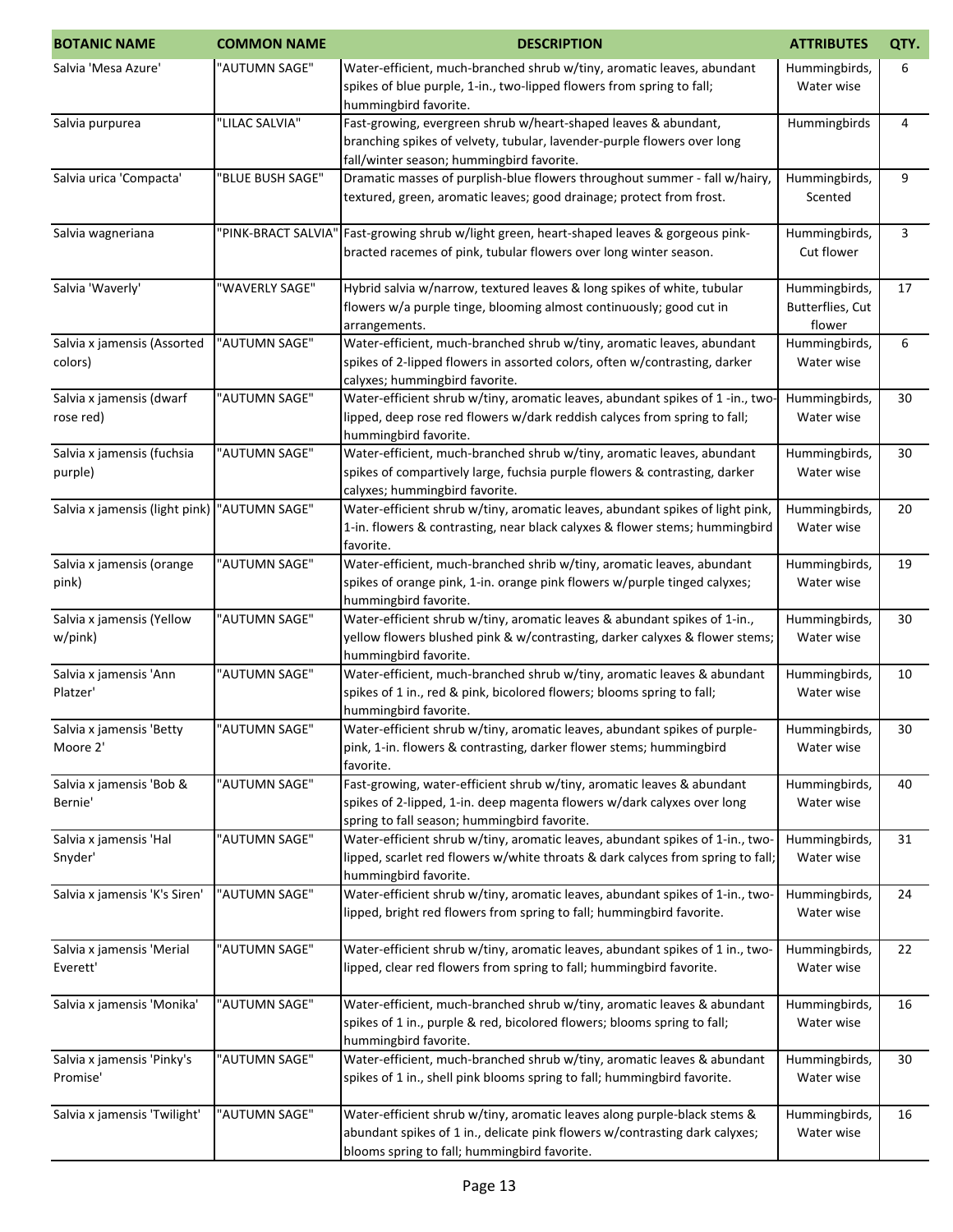| <b>BOTANIC NAME</b>                                         | <b>COMMON NAME</b>    | <b>DESCRIPTION</b>                                                                                                          | <b>ATTRIBUTES</b>           | QTY.           |
|-------------------------------------------------------------|-----------------------|-----------------------------------------------------------------------------------------------------------------------------|-----------------------------|----------------|
| Senna (Cassia) bicapsularis                                 | "BUTTER CREME         | Fast growing, evergreen, dome-shaped shrub w/handsome, bright green,                                                        | Butterflies,                | 17             |
| 'Worley's Butter Creme'                                     | <b>CASSIA"</b>        | divided leaves & clusters of 1-in., soft yellow & creamy white flowers over                                                 | Scented                     |                |
|                                                             |                       | long summer/fall season.                                                                                                    |                             |                |
| Senna (Cassia)                                              | "POPCORN CASSIA"      | Evergreen shrub w/handsome, divided leaves & candelabra-like spikes of                                                      | Butterflies,                | 17             |
| didymobotrya                                                |                       | black buds opening to large, yellow flowers in winter/spring; new growth &                                                  | Scented                     |                |
|                                                             |                       | flower buds popcorn scented - especially fragrant form.                                                                     |                             |                |
| Senna (Cassia) nemophila                                    | 'DESERT CASSIA"       | Water efficient, heat-loving, evergreen shrub from Aust., to 6-8 ft. tall &                                                 | Butterflies,                | 15             |
|                                                             |                       | wide, w/ needle-like, green foliage & abundant clusters of yellow, 5-petalled                                               | Water wise,                 |                |
|                                                             |                       | flowers over long winter/spring season.                                                                                     | Scented                     |                |
| Senna (Cassia) oligophylla                                  | 'OUTBACK CASSIA"      | Heat-loving, water efficient, evergreen shrub from Aust. w/gray-green,                                                      | Butterflies,                | 3              |
|                                                             |                       | rounded leaflets on red stems, clusters of bright yellow, 5-petalled flowers                                                | Water wise,                 |                |
|                                                             |                       | in spring & decorative, bronzy seed pods.                                                                                   | Scented                     |                |
| <b>SUCCULENTS &amp; CACTI (NOT INCLUDING SMALLER SIZES)</b> |                       |                                                                                                                             |                             |                |
| Aeonium arboreum                                            | "SHRUBBY              | Succulent, branching shrub w/thick stems terminated in rosettes of shiny,                                                   | Water wise                  | 8              |
| 'Atropurpureum'                                             | AEONIUM"              | green leaves tinged dark purple-red & conical clusters of fluffy, yellow                                                    |                             |                |
|                                                             |                       | flowers on 8-in. stalks; good in landscape or container.                                                                    |                             |                |
| Aeonium arboreum hybrid                                     | "SHRUBBY AEONIUM      | Succulent, branching shrub w/thick stems terminated in rosettes of shiny                                                    | Water wise                  | $\overline{7}$ |
|                                                             | <b>HYBRID"</b>        | green/red leaves & conical clusters of fluffy, yellow flowers on 8-in. stalks;                                              |                             |                |
|                                                             |                       | good in landscape or container.                                                                                             |                             |                |
| Aeonium gomerense                                           | "PINWHEEL PLANT"      | Much-branched, mounding, succulent shrub w/many 2-in. rosettes of blue                                                      | Water wise                  | $\overline{7}$ |
|                                                             |                       | green, succulent leaves tinged red & clusters of small, white to light yellow                                               |                             |                |
|                                                             |                       | flowers in spring/summer; tough & long-lived.                                                                               |                             |                |
| Agave angustifolia                                          | "CARIBBEAN AGAVE"     | Perennial 3' tall rosettes of stiff, succulent, light green to gray leaves                                                  | Hummingbirds,               | 17             |
|                                                             |                       | w/toothed edges & sharp-spined tips; tall stalk of yellow-green flowers after                                               | Water wise                  |                |
|                                                             |                       | several years.                                                                                                              |                             |                |
| Agave attenuata                                             | "FOXTAIL AGAVE"       | Spineless agave forming a 2-3' rosette of large, soft, pale green leaves & a                                                | Hummingbirds,               | 10             |
|                                                             |                       | dramatic, arching spike of tubular, yellow green flowers; plantlets form on                                                 | Water wise                  |                |
|                                                             |                       | maturing flower spike; landscape or container.                                                                              |                             |                |
| Agave lophantha                                             | "CENTER BAND          | Succulent perennial forming multiple rosettes of stiff, dark green leaves w/a                                               | Water wise                  | 4              |
|                                                             | AGAVE"                | lighter central stripe & contrasting white-toothed margin; tall, unbranched                                                 |                             |                |
|                                                             |                       | spike of yellow-green flowers after several years.                                                                          |                             |                |
| Agave mckelveyana                                           | "MCKELVEY'S           | Succulent perennial forming a tight rosette of broad, blue/green 16 " leaves                                                | Water wise                  | 16             |
|                                                             | <b>CENTURY PLANT"</b> | w/toothed margins; 16' arching flower spikes densely covered w/pale yellow                                                  |                             |                |
|                                                             |                       | tubular flowers.                                                                                                            |                             |                |
| Agave ocahui                                                | 'OCAHUI AGAVE"        | Succulent perennial forms a compact, 2-3' rosette w/stiff, narrow, dark                                                     | Water wise                  | 6              |
|                                                             |                       | green leaves w/toothless, reddish margins; bright yellow flowers on a 10'                                                   |                             |                |
|                                                             |                       | spike after about 10 yrs.                                                                                                   |                             |                |
| Agave parryi                                                | "ARTICHOKE AGAVE"     | Succulent perennial forming compact, 2-3' tall, artichoke-like rosettes of                                                  | Hummingbirds,               | 3              |
|                                                             |                       | stiff, blue green leaves w/toothed edges & black-spined tips; 15+ ft. tall, tree-                                           | Water wise                  |                |
|                                                             |                       | like spike of yellow flowers after several years.                                                                           |                             |                |
| Alluaudia procera                                           | "MADAGASCAR           | Unusual succulent shrub from Madagascar w/thick, mostly unbranched,                                                         | Water wise                  | 6              |
|                                                             | OCOTILLO"             | spiny stems & paired, rounded, deciduous leaves; needs well drained soil.                                                   |                             |                |
| Aloe arborescens                                            |                       |                                                                                                                             |                             |                |
|                                                             | 'CANDELABRA ALOE"     | Shrub or tree w/many branches topped by rosettes of thorny, succulent                                                       | Hummingbirds,               | 6              |
|                                                             |                       | leaves & 3', unbranched spikes of tubular, scarlet flowers in winter; good<br>hedge or barrier plant; hummingbird favorite. | Water wise                  |                |
|                                                             | "SHORT-LEAVED         | Succulent perennial forming dense, spreading clumps; stemless rosettes of                                                   |                             |                |
| Aloe brevifolia                                             | ALOE"                 | short, fleshy, gray green, toothed leaves & spikes of tubular, red flowers in                                               | Hummingbirds,<br>Water wise | 12             |
|                                                             |                       | late summer; hummingbird favorite.                                                                                          |                             |                |
| Aloe 'California'                                           | "CALIFORNIA ALOE"     | Succulent shrub w/numerous erect stems bearing rosettes of upright, gray                                                    | Hummingbirds,               | 5              |
|                                                             |                       | green, tapered leaves & branching spikes of tubular, orange-red flowers in                                                  | Water wise                  |                |
|                                                             |                       | winter/spring; hummingbird favorite.                                                                                        |                             |                |
| Aloe elgonica                                               | "ALOE"                | Succulent shrub w/several erect stems bearing rosettes of distinctively                                                     | Hummingbirds,               | $\overline{7}$ |
|                                                             |                       | toothed, bronzy red, fleshy leaves & branching spikes of tubular, orange-red                                                | Water wise                  |                |
|                                                             |                       | flowers in winter/spring; hummingbird favorite.                                                                             |                             |                |
| Aloe eumassawana                                            | "ALOE"                | Succulent perennial forming many stemless rosettes of upright, fleshy, gray                                                 | Hummingbirds,               | 5              |
|                                                             |                       | green leaves & 3-5 ft., branching spikes of tubular, orange flowers;                                                        | Water wise                  |                |
|                                                             |                       | hummingbird favorite.                                                                                                       |                             |                |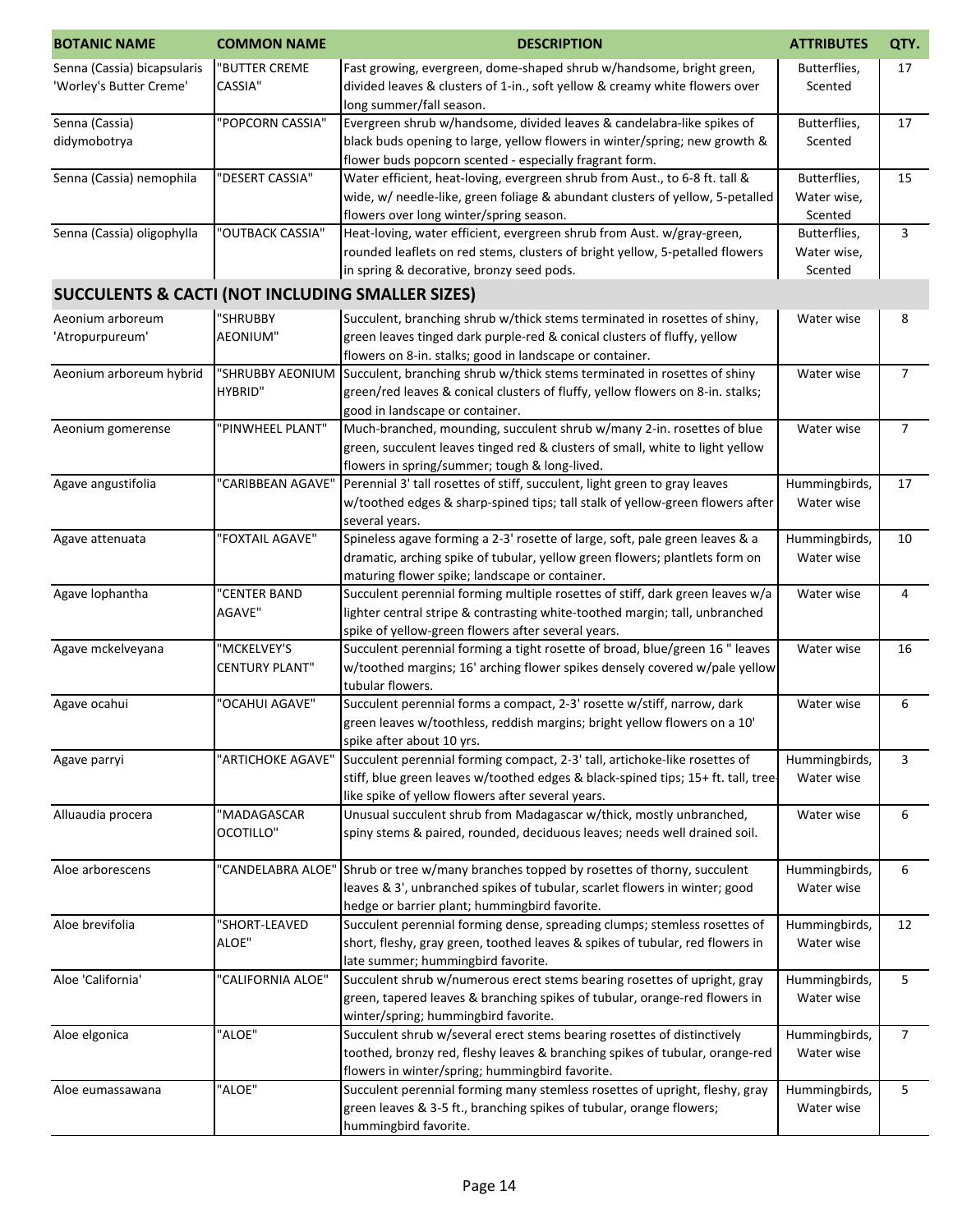| <b>BOTANIC NAME</b>                 | <b>COMMON NAME</b>                   | <b>DESCRIPTION</b>                                                                                                                                                                                                 | <b>ATTRIBUTES</b>           | QTY.         |
|-------------------------------------|--------------------------------------|--------------------------------------------------------------------------------------------------------------------------------------------------------------------------------------------------------------------|-----------------------------|--------------|
| Aloe ferox                          | 'CAPE ALOE"                          | Dramatic, tree-like succulent w/massive rosette of thick leaves & racemes of<br>orange, tubular flowers in winter; hummingbird favorite!                                                                           | Hummingbirds,<br>Water wise | 15           |
| Aloe gracilis                       | "SCRAMBLING ALOE"                    | Succulent shrub forming stands of semi-erect stems lined w/narrow, gray-<br>green, small-toothed leaves & 1' spikes of deep red, pendulous flowers in<br>winter; good low hedge; hummingbird favorite.             | Hummingbirds,<br>Water wise | 10           |
| Aloe marlothii                      | "MOUNTAIN ALOE"                      | Dramatic, tree-like succulent w/a single, massive rosette of thick, blue green<br>leaves dotted w/sharp, dark spines & branching spikes of orange, tubular<br>flowers in winter; hummingbird favorite!             | Hummingbirds,<br>Water wise | 10           |
| Aloe ortholopha                     | "DYKE ALOE"                          | Succulent perennial forming a stemless rosette of toothed, fleshy leaves that<br>are gray green blushed pink w/branched spike of dense, orange/red flowers<br>on the upper side in fall/winter.                    | Hummingbirds,<br>Water wise | 5            |
| Aloe 'Rooikappie'                   | "LITTLE RED RIDING<br>HOOD"          | Succulent perennial forming stemless, foot-wide rosettes of toothed,<br>spotted leaves & branching, dome-shaped clusters of tubular, red orange<br>flowers w/yellow tips much of year; hummingbird favorite.       | Hummingbirds,<br>Water wise | 10           |
| Aloe saponaria                      | "SOAP ALOE"                          | Succulent perennial forming many stemless rosettes of fleshy, broadly lance-<br>shaped, spotted leaves & tubular, orange flowers in 3 ft., branching,<br>candelabra-like flower clusters; hummingbird favorite.    | Hummingbirds,<br>Water wise | 5            |
| Aloe sinkatana                      | "SUDANESE YELLOW<br>ALOE"            | Succulent perennial forming many stemless rosettes of fleshy, gray-green,<br>toothed leaves w/white spots & tubular, yellow flowers in ball-like clusters<br>on branching stems; hummingbird favorite.             | Hummingbirds,<br>Water wise | 8            |
| Aloe striata                        | "CORAL ALOE"                         | Succulent perennial forming few stemless rosettes of fleshy, broadl, pale<br>gray green leaves w/pink, toothless margins & tubular, coral red flowers in 2-<br>3 ft., branching clusters; hummingbird favorite.    | Hummingbirds,<br>Water wise | 17           |
| Aloe striata hybrid                 | "CORAL ALOE"                         | Succulent perennial forming multiple, stemless rosettes of fleshy, broad,<br>pale gray green leaves w/pink, toothed margins & tubular, coral red flowers<br>in 2-3 ft., branching clusters; hummingbird favorite.  | Hummingbirds,<br>Water wise | 9            |
| Aloe 'White Fox'                    | "WHITE FOX<br><b>MINIATURE ALOE"</b> | Miniature aloe, a succulent perennial forming rosettes of fleshy, pale green,<br>white-speckled leaves & spikes of tubular, orange-red flowers in summer;<br>hummingbird favorite.                                 | Hummingbirds,<br>Water wise | 6            |
| Calandrinia grandiflora             | "ROCK PURSLANE"                      | Chilean native perennial forming a 1-3 ft. mound of succulent, gray-green<br>leaves & tall, slender stems bearing large, brilliant magenta, poppy-like<br>flowers intermittantly from spring to fall.              | Cut flower                  | 15           |
| Crassula arborescens                | "SILVER JADE PLANT"                  | Compact, succulent shrub w/thick branches w/fleshy, rounded leaves that<br>are gray green, edged & spotted red; starry, white, summer flowers rare;<br>landscape, container or bonsai-trained.                     | Water wise                  | 8            |
| Crassula falcata                    | 'PROPELLOR PLANT"                    | Succulent shrub to 2 ft. tall w/fleshy, gray green, sickle-shaped leaves<br>arranged in overlapping pairs along the stems & dense, dome-shaped<br>clusters of scarlet flowers in summer.                           | Water wise                  | 13           |
| Crassula ovata 'Undulata'           | "WAVE LEAF JADE"                     | Mounding, succulent shrub, a compact selection of jade plant, w/thick<br>stems, fleshy, blue green leaves that are wavy & sometimes edged in red;<br>flowers not produced; good in containers or landscape.        | Water wise                  | 17           |
| Crassula tetragona                  | "MINIATURE PINE<br>TREE"             | Interesting succulent w/upright tree-like growth; sparsely branched<br>w/narrow apple green leaves; cream flowers at the tips in spring/summer;<br>used in bonsai gardens.                                         | Butterflies,<br>Water wise  | 5            |
| Cylindropuntia leptocaulis          | "CHRISTMAS<br><b>CHOLLA"</b>         | Shrubby, intracately branched cactus w/slender stems lined w/2-in. spines,<br>greenish yellow flowers followed by showy, olive-sized, red fruits in winter;<br>fruits are edible & attract wildlife.               | Water wise                  | 6            |
| Echeveria runyonii 'Topsy<br>Turvy' | "TOPSY TURVY<br><b>ECHEVERIA"</b>    | Fast growing, stemless rosettes w/light blue-gray leaves that curve upwards;<br>offsets readily forming a dense carpet over time; good for groundcover, rock<br>gardens or containers.                             | Hummingbirds,<br>Water wise | 8            |
| Echinopsis pachanoi                 | 'SAN PEDRO<br>CACTUS"                | Shrubby to tree-like cactus w/many erect, 6-8-ribbed, dark green to blue<br>green branches arising mostly from the base, the thick branches lined<br>w/short spines in clusters of 3-7; flowers white & nocturnal. | Water wise                  | 3            |
| Echinopsis pachanoi                 | "SAN PEDRO<br>CACTUS"                | Shrubby to tree-like cactus w/many erect, 6-8-ribbed, dark green to blue<br>green branches arising mostly from the base, the thick branches lined<br>w/short spines in clusters of 3-7; flowers white & nocturnal. | Water wise                  | $\mathbf{1}$ |
| Euphorbia acrurensis                | "MILK TREE"                          | Stiff-branched, succulent tree w/dark green, columnar, 4-ribbed stems, the<br>ribs edged in short thorns, tiny leaves near the branch tips & many tiny,<br>waxy, yellow flowers; protect from frost.               | Water wise                  | 10           |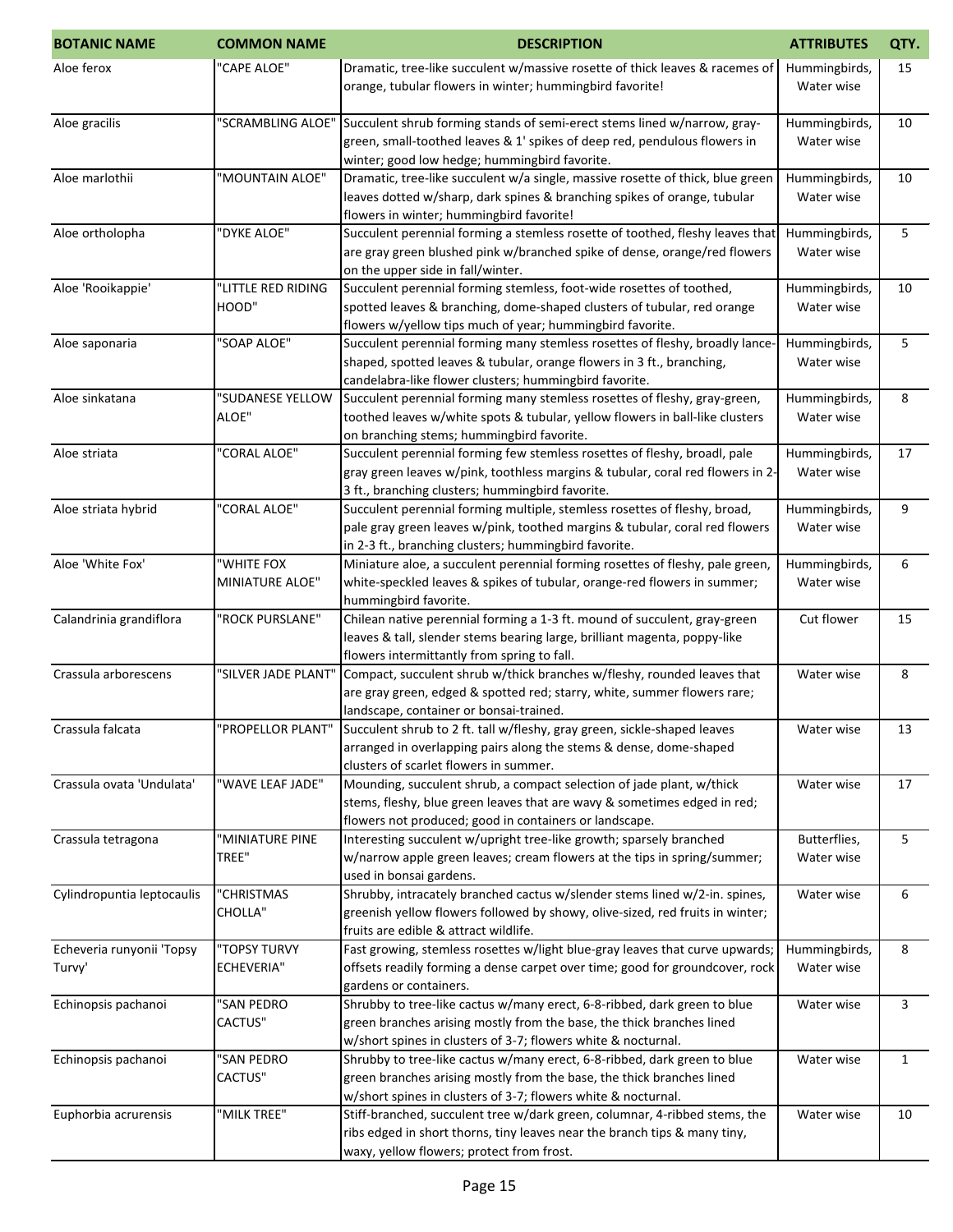| <b>BOTANIC NAME</b>                            | <b>COMMON NAME</b>             | <b>DESCRIPTION</b>                                                                                                                                                                                                     | <b>ATTRIBUTES</b>           | QTY.           |
|------------------------------------------------|--------------------------------|------------------------------------------------------------------------------------------------------------------------------------------------------------------------------------------------------------------------|-----------------------------|----------------|
| Euphorbia coerulescens                         | "BLUE EUPHORBIA"               | Attractive & unusual spreading mass of columnar, blue-gray, leafless stems<br>that rarely re-branch; 4-6 longitudinal ridges of thorns; small yellow flowers<br>at branch tips.                                        | Water wise                  | 9              |
| Euphorbia lomelii<br>(Pedilanthus macrocarpus) | "SLIPPER PLANT"                | Near leafless, succulent shrub from Mex. w/half in. thick, lime green, rod<br>shaped stems, unusual, slipper like, orange red flower structure followed by<br>red, top shaped seed pods; hummingbird favorite.         | Hummingbirds,<br>Water wise | 16             |
| Graptoveria bainsii                            | "GRAPTOVERIA"                  | Hybrid between Graptopetalum & Echeveria having small rosettes of<br>gray/pink fleshy leaves w/maroon markings that increase w/more sun.                                                                               | Water wise                  | 5              |
| Graptoveria 'Fred Ives'                        | "GRAPTOVERIA"                  | Fast growing hybrid between Graptopetalum & Echeveria forming a<br>spreading clump of rosettes; bronzy pink fleshy leaves w/pale yellow flowers<br>w/orange centers on 1-2' stems.                                     | Water wise                  | 5              |
| Kalanchoe beharensis                           | "FELT PLANT"                   | Succulent shrub to 5+ ft. tall & wide, w/large, fleshy, triangular leaves that<br>are coarsely toothed, wavy & covered in gray fuzz; flowers are more intering<br>than beautiful; frost tender.                        | Water wise                  | 12             |
| Kalanchoe orgyalis                             | "COPPER SPOONS"                | Succulent shrub to 3 ft. tall w/thick, spoon-shaped, densely felted leaves<br>that are gray green or coppery brown; small, short-tubular, yellow flowers<br>produced in age; frost tender.                             | Water wise                  | 8              |
| Manfreda maculosa                              | "SPICE LILY"                   | Succulent perennial w/fleshy, strap-shaped leaves w/bold, maroon blotches<br>& tall spikes of tubular, long-stamened, scented flowers in summer, these<br>open white & age to red; hummingbird favorite.               | Hummingbirds                | $\overline{7}$ |
| Opuntia basilaris                              | "BEAVERTAIL<br><b>CACTUS"</b>  | Succulent shrub to 1 ft. tall & 3 ft. wide w/nearly spineless, paddle-shaped,<br>jointed branches, these "pads" gray green blushed purple, & spectacular,<br>bowl-shaped, rose purple flowers; good drainage.          | Hummingbirds,<br>Water wise | 13             |
| Opuntia ficus-indica                           | "INDIAN FIG"                   | Prickly-pear cactus w/well-developed trunk & jointed branches formed of<br>broad, thornless pads w no glochids; yellow to orange flowers followed by<br>large edible fruits.                                           | Hummingbirds,<br>Water wise | 16             |
| Opuntia ficus-indica                           | "INDIAN FIG"                   | Prickly-pear cactus w/well-developed trunk & jointed branches formed of<br>broad, thornless pads w no glochids; yellow to orange flowers followed by<br>large edible fruits.                                           | Hummingbirds,<br>Water wise | $\overline{2}$ |
| Opuntia monacantha<br>'Variegata'              | "JOSEPH'S COAT"                | Tree-shaped, prickly-pear-type cactus to 6 ft. w/jointed branches formed of<br>nearly thornless, narrow pads that are handsomely patterned white, yellow<br>& green; flowers will be yellow or red.                    | Hummingbirds,<br>Water wise | 5              |
| Opuntia quitensis                              | "RED BUTTONS"                  | Attractive sprawling to somewhat erect prickly-pear-type cactus w/variable<br>growth habit; 1" orange flowers; fruit is brown/green w/red tint; needs<br>good drainage; protect from frost.                            | Water wise                  | 9              |
| Pachycereus marginatus                         | "ORGAN CACTUS"                 | Large, succulent shrub, to 16 ft., w/columnar, unbranched, gray green stems<br>w/few ribs, the ribs edged white w/short, white spines; small, pinkish<br>flowers produced only on older plants.                        | Water wise                  | 3              |
| Pachycereus marginatus                         | "ORGAN CACTUS"                 | Large, succulent shrub, to 16 ft., w/columnar, unbranched, gray green stems<br>w/few ribs, the ribs edged white w/short, white spines; small, pinkish<br>flowers produced only on older plants.                        | Water wise                  | $\overline{2}$ |
| Portulacaria afra                              | "ELEPHANT FOOD"                | Versatile, succulent, S. African shrub to 12 ft. w/thick, reddish stems & small,<br>dark green, rounded leaves; tiny, pink flowers rarely produced; can be used<br>as hedge, screen, container plant or bonsai.        | Water wise                  | 10             |
| Portulacaria afra 'Variegata'                  | "ELEPHANT FOOD"                | Versatile, succulent, S. African shrub to 12' w/thick, reddish stems & small,<br>variegated, green, rounded leaves; tiny lavender flowers rarely produced;<br>can be used as hedge, screen, container plant or bonsai. | Water wise                  | 9              |
| <b>TREES</b>                                   |                                |                                                                                                                                                                                                                        |                             |                |
| Acacia aneura                                  | "MULGA"                        | Tough, heat-resistant, small tree w/undivided, silvery-gray, leaves & small,<br>yellow, bottle-brush flowers in spring.                                                                                                | Hummingbirds,<br>Water wise | 12             |
| Caesalpinia mexicana                           | "MEXICAN BIRD-OF-<br>PARADISE" | Heat-loving, small tree or large shrub w/ferny, blue-green leaves & showy<br>clusters of lemon yellow flowers throughout warm weather; needs good<br>drainage.                                                         | Hummingbirds,<br>Water wise | 5              |
| Ebenopsis ebano                                | "TEXAS EBONY"                  | Underused, slow-growing, desert tree w/zig-zag, white branches densely<br>clothed in dark green, ferny leaves & fragrant, fluffy spikes of creamy yellow<br>flowers in spring/summer (=Pithecellobium flexicaule).     | Water wise,<br>Scented      | 9              |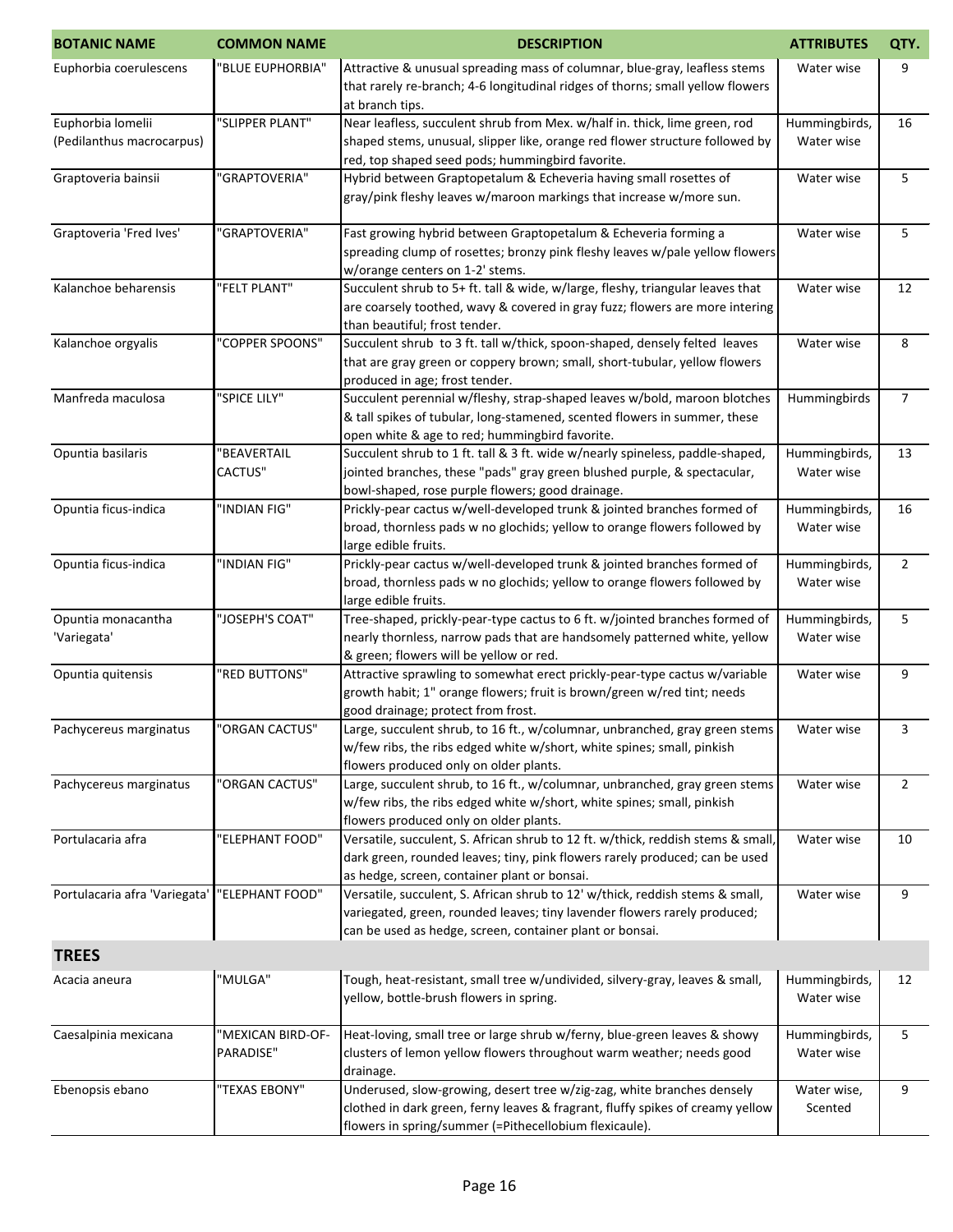| <b>BOTANIC NAME</b>              | <b>COMMON NAME</b>                                | <b>DESCRIPTION</b>                                                                                                                                                                                      | <b>ATTRIBUTES</b>                      | QTY.           |
|----------------------------------|---------------------------------------------------|---------------------------------------------------------------------------------------------------------------------------------------------------------------------------------------------------------|----------------------------------------|----------------|
| Eucalyptus erythrocorys          | "RED CAP GUM"                                     | Spectacular small tree w/white bark & long, leathery leaves; brilliant red<br>"cap" falls to reveal 2-in. bright yellow flowers in winter; much or little<br>water.                                     | Hummingbirds,<br>Water wise            | 11             |
| Koelreuteria elegans             | "FLAMEGOLD"                                       | Medium-sized, deciduous tree w/large, divided leaves, large clusters of<br>yellow flowers in summer & masses of salmon-colored, lantern-like capsules<br>in late summer/fall.                           |                                        | 20             |
| Melia azederach                  | "CHINABERRY"                                      | Tough tree for difficult sites, handsome at all seasons w/ferny foliage,<br>evening fragrant lilac flowers, yellow fruits & picturesque branch pattern.                                                 | Water wise,<br>Scented                 | $\overline{7}$ |
| Punica granatum                  | "POMEGRANATE"                                     | Tough, deciduous small tree or large shrub w/scarlet red, crinkly-petaled<br>flowers in summer & in fall, delicious & decorative red fruit & bright yellow<br>foliage.                                  |                                        | 6              |
| Punica granatum 'Legrellei'      | "LEGRELLE<br>POMEGRANATE"                         | Rare flower form of this popular, water efficient tree; glossy green leaves &<br>fully double, creamy white flowers w/coral-red stripes; no fruit.                                                      | Hummingbirds,<br>Water wise            | 9              |
| Sophora secundiflora             | "TEXAS MOUNTAIN-<br>LAUREL"                       | Choice, heat-loving, slow-growing tree w/dark green, shiny leaflets &<br>wisteria-like, violet blue flowers w/delicious grape scent that lasts after<br>drying; seeds poisonous.                        | Butterflies,<br>Water wise,<br>Scented | 8              |
| <b>VINES</b>                     |                                                   |                                                                                                                                                                                                         |                                        |                |
| Aristolochia fimbriata           | "WHITE VEINED<br><b>HARDY DUTCHMAN'S</b><br>PIPE" | Curious, low perennial w/pretty, kidney-shaped, gray-green leaves &<br>unusual, u-shaped, tubular flowers w/the opening heart-shaped &<br>surrounded by hairs.                                          | <b>Butterflies</b>                     | 12             |
| Aristolochia gigantea            | "GIANT<br><b>DUTCHMAN'S PIPE"</b>                 | Incredible flowering vine w/twining stems & heart-shaped leafes; huge (to<br>14 in.!), pleasantly scented, flared flowers are deep red-purple marbled<br>w/creamy white open from large, inflated buds. |                                        | 19             |
| Clytostoma callistegioides       | "LAVENDER<br>TRUMPET VINE"                        | Handsome vine climbing by tendrils w/glossy, dark green foliage & 3-in.,<br>trumpet-shaped lavender flowers from late spring to fall.                                                                   | Hummingbirds                           | 5              |
| Dalechampia<br>aristolochiifolia | "PURPLE WINGS"                                    | Rare & unusual twining vine w/slender stems, felty leaves & incredible<br>flowers made up of two large, iridescent purple bracts.                                                                       |                                        | $\overline{7}$ |
| Hylocereus undatus               | "DRAGON FRUIT"                                    | Climbing cactus w/3-angled, self-adhering stems & mammoth (to 1 ft. long!)<br>white flowers, that open in summer about 8 p.m. followed by delicious<br>magenta-red, white-fleshed fruit.                |                                        | 15             |
| Jasminum fluminense              | "BRAZILIAN<br>JASMINE"                            | Twining, woody, evergreen vine from w/deep green, 3-parted leaves &<br>clusters of 1-in, glistening white to light pink fragrant flowers & glossy<br>brown/black berries.                               | Scented                                | 4              |
| Mascagnia macroptera             | "YELLOW ORCHID<br>VINE"                           | Heat-loving, evergreen, twining vine w/bright green, oval leaves & showy<br>clusters of yellow, orchid-like flowers spring to fall, followed by intering,<br>yellow-green, winged fruits.               | Butterflies,<br>Water wise             | 3              |
| Passiflora 'Incense'             | "INCENSE<br>PASSIONVINE"                          | Cold deciduous passion vine w/dark green, lobed leaves & abundantly<br>produced, distinctive flowers w/violet petals & lighter filiments; provides<br>larval food for gulf fritillary butterfly.        | Hummingbirds                           | 3              |
| Podranea ricasoliana             | "PINK TRUMPET<br>VINE"                            | Fast-growing, heat-loving, evergreen vine w/clusters of trumpet-shaped,<br>pink flowers w red veins, born over long season; can be grown as a shrub.                                                    | Hummingbirds                           | 21             |

## **Thank you for supporting the UCR Botanic Gardens**

| <b>Vendors</b>              | <b>Educational Tables</b>                        |
|-----------------------------|--------------------------------------------------|
| Australian Outback Plants   | <b>CA Rare Fruit Growers</b>                     |
| <b>Blossoms of Aloha</b>    | Cal-IPC (California Invasive Plant Council)      |
| <b>Granite Hill Nursery</b> | <b>CNPS (CA Native Plant Society)</b>            |
| <b>High Noon Creations</b>  | <b>GATES Cactus &amp; Succulent Society</b>      |
| <b>Hula Tropicals</b>       | <b>GCAP (Green Campus Action Plan Committee)</b> |
| Orchids by Zeny             | Iris Society                                     |